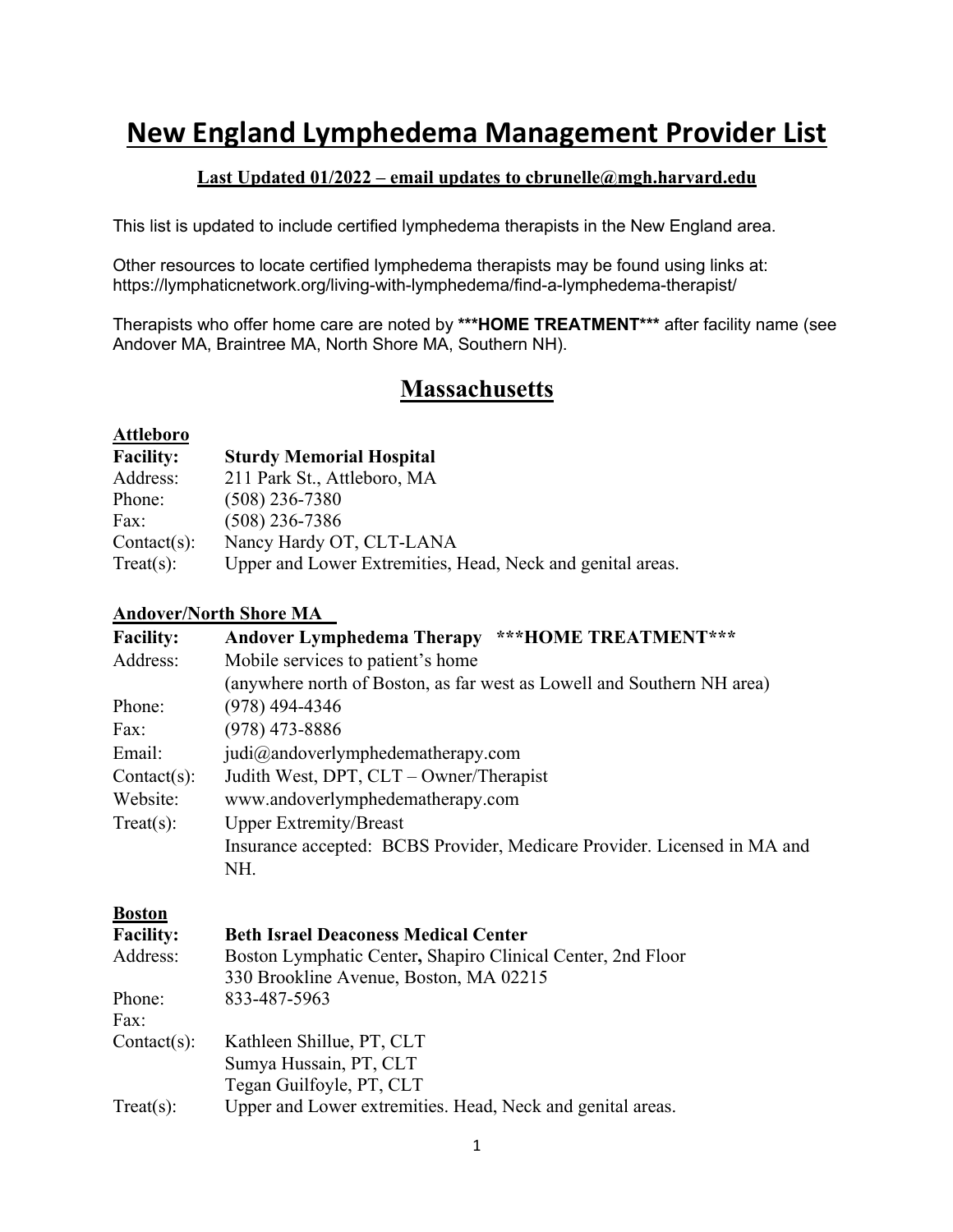| <b>Facility:</b>                       | <b>Boston Medical Center</b>                                                                                                                                             |
|----------------------------------------|--------------------------------------------------------------------------------------------------------------------------------------------------------------------------|
| Address:                               | 732 Harrison Ave. (1 <sup>st</sup> Floor), Boston, Ma., 02118                                                                                                            |
| Phone:                                 | $(617) 638 - 7869$                                                                                                                                                       |
| Fax:                                   | $(617) 638 - 7769$                                                                                                                                                       |
| Contact(s):                            | Diedre Manning, PT                                                                                                                                                       |
| $Treat(s)$ :                           | <b>Upper and Lower Extremities</b>                                                                                                                                       |
| <b>Facility:</b><br>Address:           | <b>Brigham and Women's Outpatient Therapy Services (Main Campus)</b><br>70 Francis Street, 1st Floor, Carl J. and Ruth Shapiro Cardiovascular Center<br>Boston, MA 02115 |
| Phone:                                 | $(617)$ 732-5304 or $(617)$ 732-6109                                                                                                                                     |
| Fax:                                   | $(617)$ 730-2884                                                                                                                                                         |
| $Context(s)$ :                         |                                                                                                                                                                          |
| $Treat(s)$ :                           | Upper and Lower Extremities, Head and Neck and Genital areas.                                                                                                            |
| <b>Facility:</b><br>Address:<br>Phone: | <b>Brigham and Women's Faulkner Hospital</b><br>1153 Centre St., Boston, MA 02130<br>$(617)$ 983-7294                                                                    |
| Fax:                                   | $(617)$ 983-7388                                                                                                                                                         |
| $Context(s)$ :                         | Barbara Jackson, OTR/L, CLT (Norton)                                                                                                                                     |
|                                        | Angela Serig, OTR/L, CHT, CLT-LANA (Norton)                                                                                                                              |
|                                        | Mary Troisi, PT, CLT (Norton)                                                                                                                                            |
| $Treat(s)$ :                           | Upper and Lower Extremities, Head, Neck and genital areas.                                                                                                               |
| <b>Facility:</b>                       | <b>Hebrew Rehabilitation Center (Roslindale)</b>                                                                                                                         |
| Address:                               | 1200 Centre St., Boston MA 02131                                                                                                                                         |
| Phone:                                 | $(617)$ 363-8539                                                                                                                                                         |
| Fax:                                   | $(617)363 - 8809$                                                                                                                                                        |
| $Context(s)$ :                         | Meredith Levin, OT, CLT                                                                                                                                                  |
| $Treat(s)$ :                           | Upper and Lower Extremities, Head, Neck and genital areas.                                                                                                               |
| <b>Facility:</b><br>Campus)            | <b>Massachusetts General Hospital Outpatient Therapy Services (Main</b>                                                                                                  |
| Address:                               | 15 Parkman St., Boston MA 02114                                                                                                                                          |
| Phone:                                 | $(617)$ 726-2961                                                                                                                                                         |
| Fax:                                   | $(617)$ 726-2957                                                                                                                                                         |
| $Context(s)$ :                         | Cheryl Brunelle PT, CLT                                                                                                                                                  |
|                                        | Allison Pinsince, OT, CLT                                                                                                                                                |
|                                        | Sarah Kaplan PT, CLT                                                                                                                                                     |
|                                        | Catherine Considine PT, CLT                                                                                                                                              |
|                                        | Nora Griffin OT, CLT                                                                                                                                                     |
| $Treat(s)$ :                           | Upper and Lower Extremities, Head, Neck and genital areas.                                                                                                               |
|                                        | *MGH sees patients referred by MGH oncology providers only                                                                                                               |
|                                        |                                                                                                                                                                          |

# **Facility: Tufts Medical Center**<br>Address: 185 Harrison Ave. (Grow)

185 Harrison Ave. (Ground Floor), Boston, Ma., 02111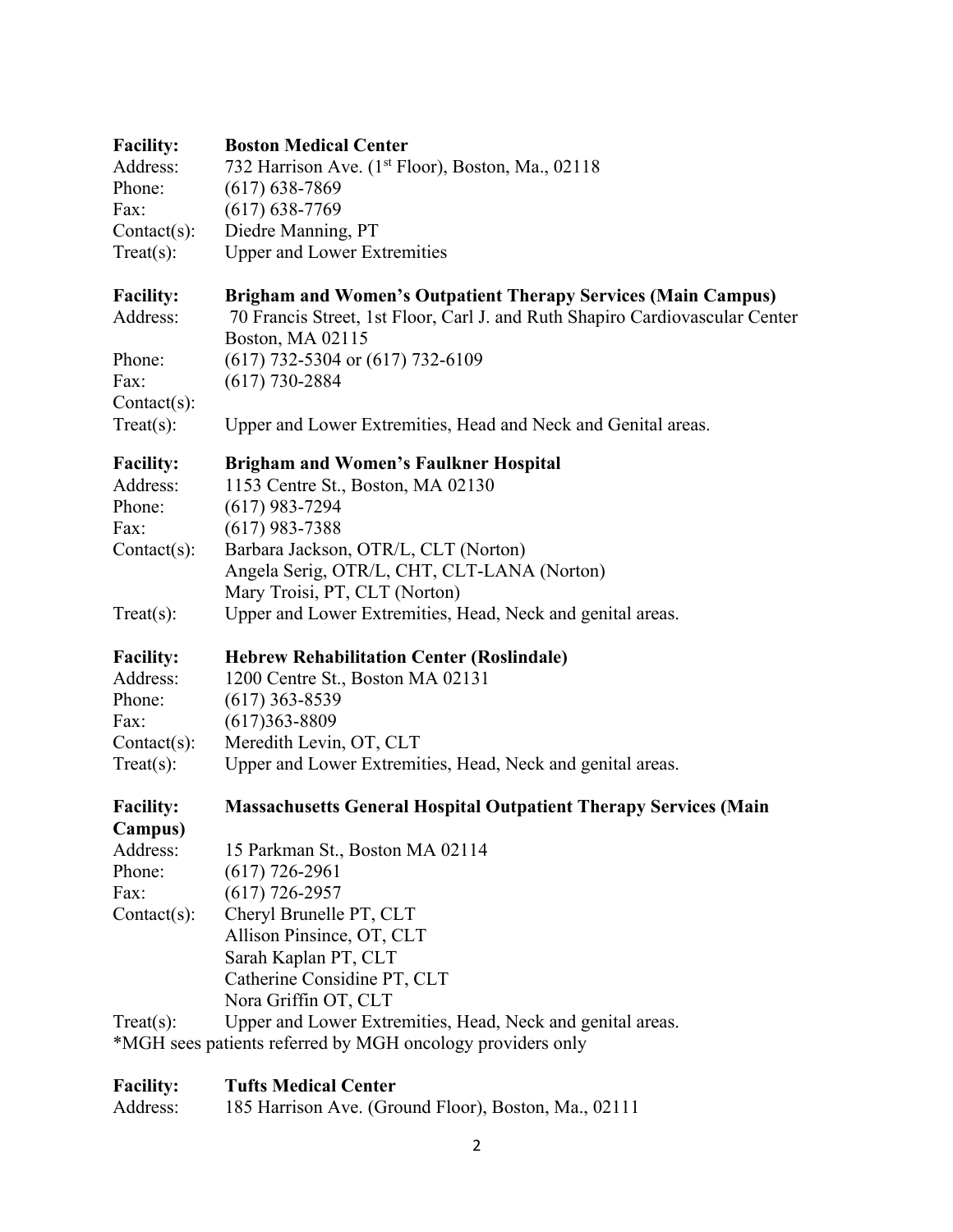| Phone:         | $(617)$ 636-5632                                           |
|----------------|------------------------------------------------------------|
| Fax:           | $(617)$ 636-4722                                           |
| $Context(s)$ : | Megan Whitmore, MPT, CLT (Norton)                          |
| Treat(s):      | Upper and Lower extremities. Head, Neck and genital areas. |

# **Braintree**<br>**Facility:**

| <b>Facility:</b> | <b>Spaulding Outpatient Center, Braintree</b> |  |
|------------------|-----------------------------------------------|--|
| Address:         | 300 Granite St. Braintree, MA 02184           |  |

| Phone:         | $(781)$ 843-1145                            |
|----------------|---------------------------------------------|
| Fax:           | $(617)$ 952-6150                            |
| $Context(s)$ : | Karen Weber, MSPT (North American Seminars) |

## **Burlington**

| <b>Facility:</b> | <b>Lahey Clinic Lymphedema Treatment Center</b>         |
|------------------|---------------------------------------------------------|
| Address:         | 67 South Bedford Street, Burlington, MA 01803           |
| Phone:           | $(781)$ 744-2760                                        |
|                  | Fax (Clinic): (781) 744-2832                            |
| Fax:             | $(781)$ 744-3558                                        |
| $Context(s)$ :   | Denise McIntosh, PT, CLT-LANA                           |
| Treat(s):        | Upper and Lower Extremities, Head and Neck and Genitals |

## **Cambridge**

| <b>Facility:</b> | Mt. Auburn Hospital, Rehabilitation Department                  |
|------------------|-----------------------------------------------------------------|
| Address:         | 625 Mt. Auburn St., Cambridge, MA 02138                         |
| Phone:           | $(617)$ 499-5011                                                |
| Fax:             | $(617)$ 575-8611                                                |
| $Context(s)$ :   | Lynn Dreyfus, PT                                                |
|                  | Jennifer Courtney, PT                                           |
| $Treat(s)$ :     | Upper and Lower Extremities, Head and Neck.                     |
|                  | Do not treat genital areas.                                     |
| <b>Chatham</b>   |                                                                 |
| <b>Facility:</b> | <b>Broad Reach Healthcare</b>                                   |
| Address:         | 390 Orleans Road North Chatham, MA 02650                        |
| Phone:           | 508-945-9611                                                    |
| Fax:             | 508-945-9603                                                    |
| $Context(s)$ :   | Michael Kennally, PT, CLT                                       |
| Treat:           | Upper and Lower Extremities, Head, Neck and genital areas.      |
| Chelsea:         |                                                                 |
| <b>Facility:</b> | <b>Massachusetts General Hospital Chelsea Healthcare Center</b> |
| Address:         | 151 Everett Avenue Chelsea, MA 02150                            |

| <b>Facility:</b>                                           | <b>Massachusetts General Hospital Chelsea Healthcare Center</b> |  |
|------------------------------------------------------------|-----------------------------------------------------------------|--|
| Address:                                                   | 151 Everett Avenue Chelsea, MA 02150                            |  |
| Phone:                                                     | 617-887-3586                                                    |  |
| Fax:                                                       | 617-887-4312                                                    |  |
| $Context(s)$ :                                             | Sofia Devine, PT                                                |  |
| Treat(s):                                                  | Upper and Lower Extremities, Head, Neck and genital areas.      |  |
| *MGH sees patients referred by MGH oncology providers only |                                                                 |  |
|                                                            |                                                                 |  |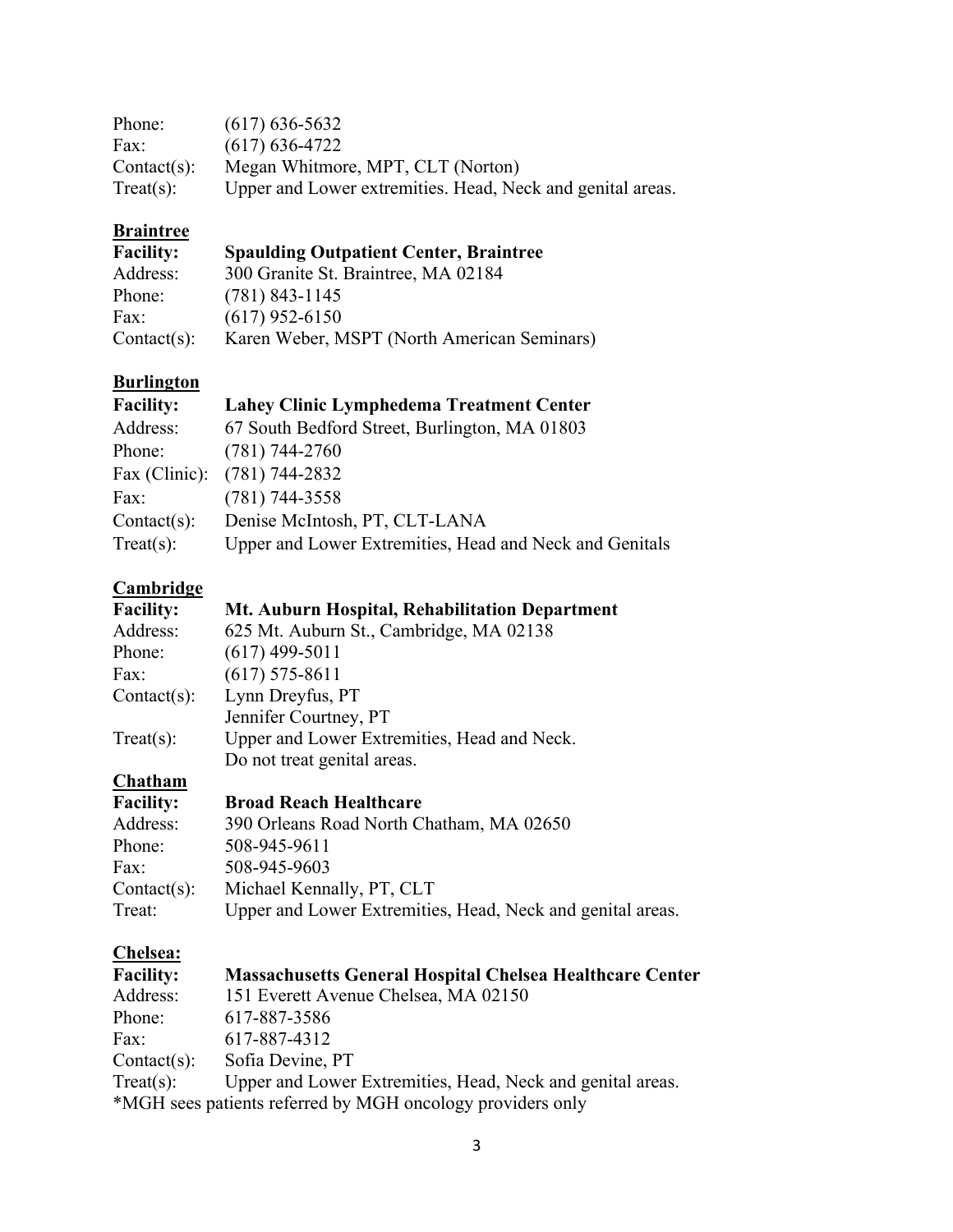| Concord          |                                             |
|------------------|---------------------------------------------|
| <b>Facility:</b> | <b>Emerson Hospital</b>                     |
| Address:         | 310 Baker Avenue, Concord, Ma., 01742       |
| Phone:           | $(978)$ 287-8200                            |
| Fax:             | $(978)$ 287-8240                            |
| $Context(s)$ :   | Kara Lammerding, PT, CLT                    |
|                  | Deb Smith, PT, CLT                          |
|                  | Anna Benedix, PT, CLT                       |
|                  | Therese Whitney, PT, CLT                    |
| $Treat(s)$ :     | Upper and Lower Extremities, Head and Neck. |
|                  | Do not treat genital areas.                 |

#### **Danvers**

| <b>Facility:</b> | <b>Beverly Hospital at Danvers</b>        |
|------------------|-------------------------------------------|
| Address:         | 480 Maple St. Danvers, MA 01923           |
| Phone:           | (978) 304-8700 (Outpatient PT)            |
| Fax:             | $(978)$ 304-8702                          |
| $Context(s)$ :   | Hannah Fonti, PT                          |
|                  | Marilyn Lee, OT, CLT                      |
|                  | Cynthia Carver, OT, CLT                   |
| $Treat(s)$ :     | Upper and Lower Extremities, Head & Neck. |
|                  | Do not treat genital areas.               |

#### **Dedham**

| <b>Facility:</b> | Newbridge on the Charles – Hebrew Senior Life             |
|------------------|-----------------------------------------------------------|
| Address:         | 7000 Great Meadow Rd. Dedham MA 02026                     |
| Phone:           | $(781)$ 234-9630                                          |
| Fax:             | $(617)$ 363-8809                                          |
| $Context(s)$ :   | Angela Long (Scheduler)                                   |
|                  | Meredith Levin PT, CLT                                    |
| Treat(s):        | Upper and Lower Extremities, Head, Neck and genital areas |

#### **Dorchester**

| <b>Facility:</b> | <b>Therapeutic Massage &amp; Bodywork</b>   |
|------------------|---------------------------------------------|
| Address:         | Dorchester, MA                              |
| Phone:           | $(617) - 312 - 2508$                        |
| Fax:             | no fax, use email: edie@aspacetobreathe.com |
| $Context(s)$ :   | Edie Coletti LMT                            |
| Treat(s):        | Upper and Lower Extremities, Head and Neck  |
|                  | Contact individually to schedule            |
|                  | Over 65 charges \$50                        |

#### **East Longmeadow**<br>**Facility: Bayst Facility: Baystate Medical Center Physical Medicine and Rehabilitation**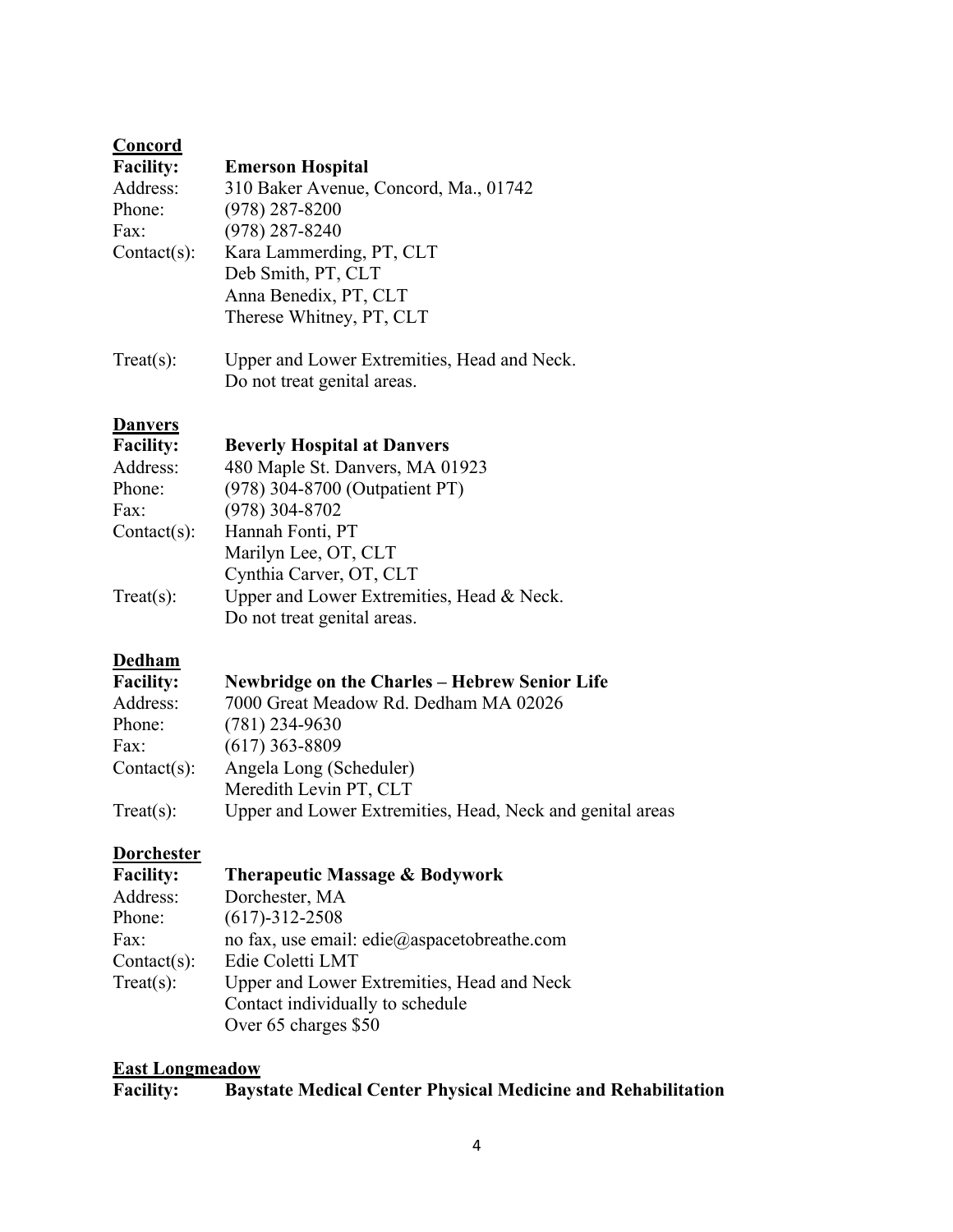| Address:       | 294 North Main Street, East Longmeadow, MA., 01199 |
|----------------|----------------------------------------------------|
| Phone:         | $(413)$ 794-1150                                   |
| FAX:           | $(413) 794 - 2733$                                 |
| $Context(s)$ : | Barry Rodstein, MD                                 |
|                | Melanie J Kirouac, PA                              |
| Treat(s):      | Upper and Lower Extremities only.                  |
|                | Do not treat Head, Neck and Genital areas.         |

#### **Fall River Facility: S**

| t. Anne's Hospital |  |  |  |
|--------------------|--|--|--|
|--------------------|--|--|--|

| Address:       | 222 Miliken Blvd., Fall River, MA 02721     |
|----------------|---------------------------------------------|
| Phone:         | $(508) 646 - 9470$                          |
| Fax:           | $(508) 646 - 9719$                          |
| $Context(s)$ : | Diane DaSilva, OT, CLT                      |
| Treat(s):      | Upper and Lower Extremities, Head and Neck. |
|                | Do not treat genital areas.                 |

#### **Foxboro**

| <b>Facility:</b> | <b>Brigham and Women's Rehabilitation at Patriot's Place</b> |
|------------------|--------------------------------------------------------------|
| Address:         | 20 Patriot Place, Foxboro, MA 02035                          |
| Phone:           | $(508)$ 718-4040                                             |
| Fax:             | $(508)$ 718-4041                                             |
| $Context(s)$ :   | Joy Shine, PT                                                |
|                  | Mari Taylor, PT                                              |
| Treat(s):        | <b>Upper and Lower Extremities</b>                           |

#### **Framingham**

#### **Facility: Framingham Union Hospital**

Address: 115 Lincoln St., Framingham MA 01702 Phone: 508-383-1070 Fax:

Contact (s): Amanda Falcone, OT, CLT

## Facility: Spaulding Outpatient Center, Framingham<br>Address: 570 Worcester Rd., Framingham MA 01702

570 Worcester Rd., Framingham MA 01702 Phone: 508-872-2200<br>Fax: 508-872-1205 Fax: 508-872-1205 Contact (s): NA \*very limited availability\*

## **Hadley**<br>Facility:

#### **Facility: Cooley Dickinson Hospital**

| Address:       | 380 Russell St., Hadley, MA 01035                         |
|----------------|-----------------------------------------------------------|
|                |                                                           |
| Phone:         | $(413)$ 586-9333                                          |
| Fax:           | $(413)$ 584-6405                                          |
| $Context(s)$ : | Stacy Troy, PT, CLT                                       |
| Treat(s):      | Upper and Lower Extremities, Head, Neck and genital areas |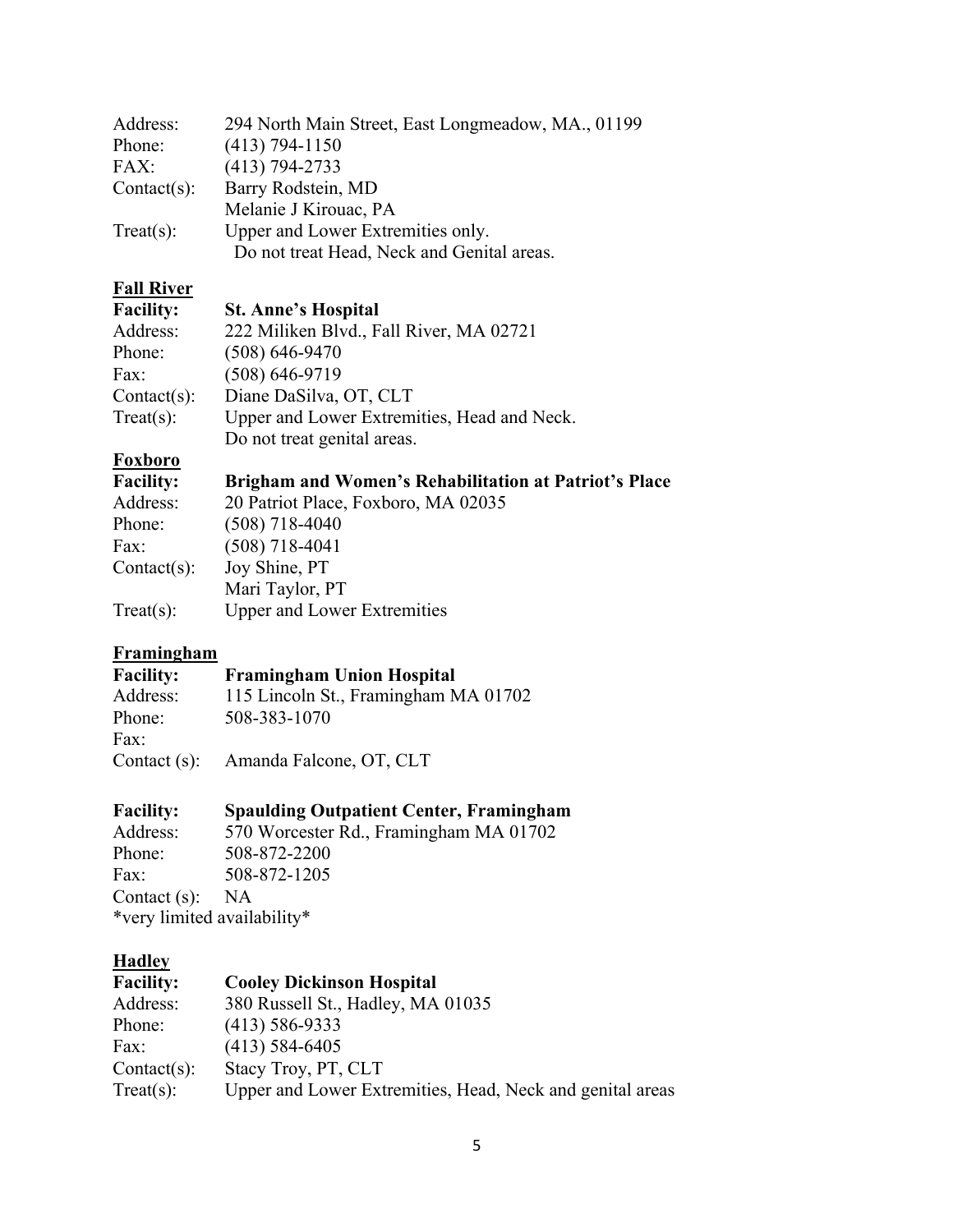| <b>Hyannis</b>   |                                                           |
|------------------|-----------------------------------------------------------|
| <b>Facility:</b> | Cape Cod Hospital, Outpatient Rehabilitation Center       |
| Address:         | 905 Attucks Lane, Hyannis, MA 02601                       |
| Phone:           | $(508)$ 771-9600                                          |
| Fax:             | $(508)$ 775-1753                                          |
| $Context(s)$ :   | Sarah Lowe, OT                                            |
|                  | Ramya Ramakrishna, OT, CLT                                |
|                  | Brenna Quinn, OT, CLT                                     |
|                  | Jeff August, OT, CLT                                      |
|                  | Andrea Malloch-Swiberski, OT, CLT                         |
| $Treat(s)$ :     | Upper and Lower Extremities, Head, Neck and genital areas |
|                  |                                                           |

#### **Leominster**

| <b>Facility:</b> | <b>PT Plus Whitney Field</b>             |
|------------------|------------------------------------------|
| Address:         | 31 Cinema Blvd., Leominster, MA., 01453  |
| Phone:           | $(978) 534 - 5922$                       |
| Fax:             | $(978)$ 343-5024                         |
|                  | Central Scheduling Phone: (978) 466-4700 |
|                  | Fax: (978) 466-4737                      |
| $Context(s)$ :   | Jen Williams, PT, CLT                    |
| Treat(s):        | <b>Upper and Lower Extremities</b>       |

### **Lowell**

| <b>Facility:</b> | <b>Lowell General Hospital, Outpatient Rehabilitation Services</b> |
|------------------|--------------------------------------------------------------------|
| Address:         | 295 Varnum Ave., Lowell, MA 01854                                  |
| Phone:           | $(978)$ 937-6408                                                   |
| Fax:             | $(978)$ 937-6864                                                   |
| $Context(s)$ :   | Kristin Foley, PT, CLT                                             |
|                  | Daniel Breidel, OT, CLT                                            |
| Treat(s):        | <b>Upper and Lower Extremities</b>                                 |
|                  | Do not treat head, neck, or genital areas                          |

### **Lynn**

| <b>Facility:</b> | <b>Spaulding Outpatient Center, Lynn</b>                   |
|------------------|------------------------------------------------------------|
| Address:         | 583 Chesnut St. Suite 3, Lynn, MA 01904                    |
| Phone:           | $(781) - 581 - 0484$                                       |
| Fax:             | $(781) - 581 - 3392$                                       |
| $Context(s)$ :   | Lynne Sanford, PT, CLT-LANA                                |
|                  | Jessica Garton, PT                                         |
| Treat(s):        | Upper and Lower Extremities, Head, Neck and genital areas. |

#### **Malden**

| <b>Facility:</b> | <b>Spaulding Outpatient Center, Malden</b> |
|------------------|--------------------------------------------|
| Address:         | 350 Main St. Malden, MA 02148              |
| Phone:           | 617-952-6420                               |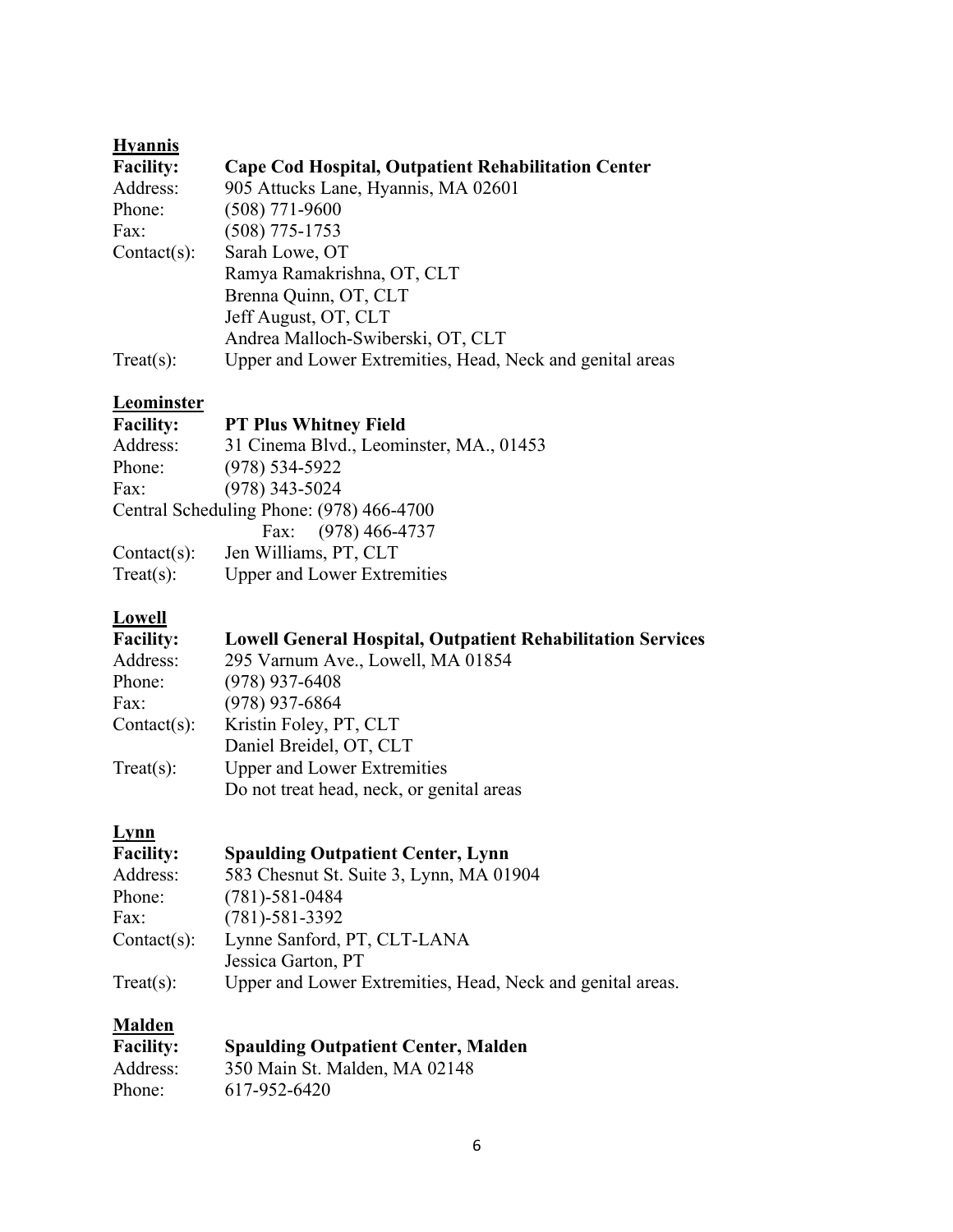| Fax:           | 617-952-6425                                                |
|----------------|-------------------------------------------------------------|
| $Context(s)$ : | Tina Dicenso-Fleming, PT, CLT                               |
|                | Barbara Jackson, OT, CLT                                    |
|                | Naomi Neustadt LMT, CLT                                     |
| Treat(s):      | Upper and Lower Extremities, Head, Neck, and genital areas. |

## **Martha's Vineyard**

| <b>Facility:</b> | <b>Martha's Vinevard Hospital, Outpatient</b>              |
|------------------|------------------------------------------------------------|
| Address:         | 1 Hospital Road, P.O. Box #1477, Oak Bluffs, MA 02557      |
| Phone:           | $(508)$ 957-9531                                           |
| Fax:             | $(508)$ 693-5046                                           |
| $Context(s)$ :   | Thaddeus Thompson (Dir)                                    |
|                  | Natasha Snowden, PT, CLT                                   |
| Treat(s):        | Upper and Lower Extremities, Head, Neck and genital areas. |

#### **Newburyport**

| <b>Anne Jacques</b>                                 |
|-----------------------------------------------------|
| 25 Storey Avenue, Suite 11, Newburyport, MA., 01950 |
| $(978)$ 499-2370                                    |
| $(978)$ 499-2374                                    |
| Sarah Carricco, PT, CLT                             |
| Upper and Lower Extremities, Head and Neck.         |
| Do not treat genital areas.                         |
|                                                     |
|                                                     |

| <b>Facility:</b> | <b>Anne Jacques</b>                                        |
|------------------|------------------------------------------------------------|
| Address:         | 21 Highland Avenue, Suite #25, Newburyport, MA., 01950     |
| Phone:           | $(978)$ 463-1336                                           |
| Fax:             | $(978)$ 463-1338                                           |
| $Context(s)$ :   | Dale Marhefeka PT, CLT                                     |
| Treat(s):        | Upper and Lower Extremities, Head, Neck and genital areas. |

#### **Newton**

| <b>Facility:</b> | <b>Newton-Wellesley Hospital</b>                       |
|------------------|--------------------------------------------------------|
| Address:         | 159 Wells Ave, Newton, MA 02459                        |
| Phone:           | $(617)$ 243-6172                                       |
| Fax:             | $(617)$ 243-6651                                       |
| $Context(s)$ :   | Rebecca Stephenson, PT, CLT                            |
|                  | Yoshi Schonborn, PT, CLT (aka Joshua Rogers Schonborn) |
| Treat(s):        | Upper and Lower Extremities, Head and Neck.            |
|                  | Do not treat genital areas.                            |

#### **North Chatham**

| <b>Facility:</b> | <b>Broad Reach Healthcare Liberty Commons</b> |
|------------------|-----------------------------------------------|
| Address:         | 390 Orleans Rd., North Chatham, MA., 02650    |
| Phone:           | $(508)$ 945-9611                              |
| Fax:             | $(508)$ 945-9603                              |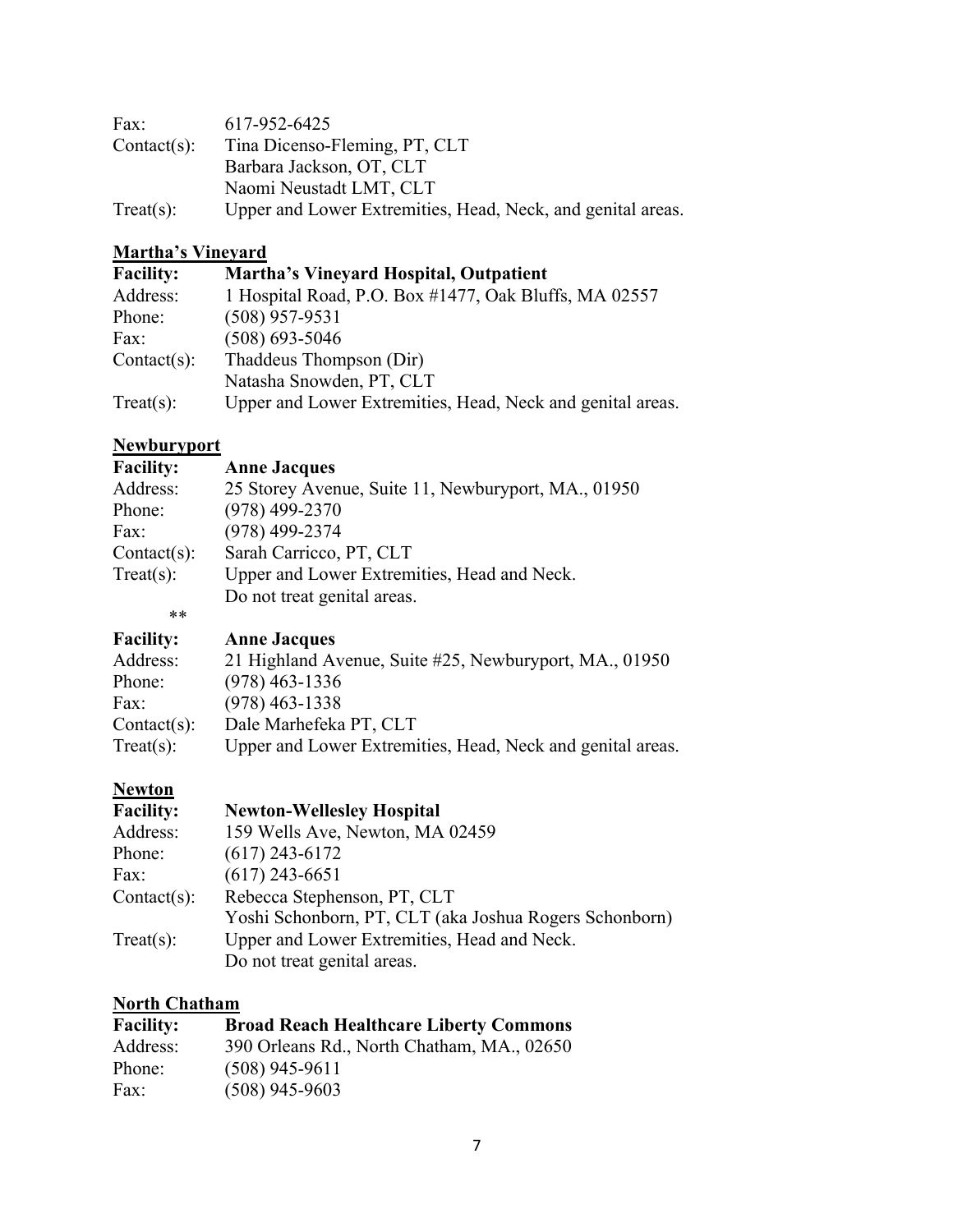| $Context(s)$ : | Michael Kennally, PT, CLT (Evaluates)                      |
|----------------|------------------------------------------------------------|
|                | Melanie Stone, PT, CLT (Wraps)                             |
| Treat(s):      | Upper and Lower Extremities, Head, Neck and Genital areas. |

## **North Dartmouth**

| <b>Facility:</b>                    | <b>New England Rehabilitation at Southcoast Rehabilitation Services</b>        |
|-------------------------------------|--------------------------------------------------------------------------------|
| Address:                            | 300 C. Faunce Corner Rd., North Dartmouth, MA 02747                            |
| Phone:                              | $(508)$ 973-9370                                                               |
| Fax:                                | $(508)$ 973-9325                                                               |
| $Context(s)$ :                      | Carrie Marcil, PT, CLT                                                         |
|                                     | Katherine Leite, PT, CLT                                                       |
| Treat(s):                           | Upper Extremities and Neck only. Lower Extremities only for oncology patients. |
| Do not treat head and genital areas |                                                                                |

#### **North Shore of Boston**

| InterPathway Wellness *** HOME TREATMENT***                                                                                                                                           |
|---------------------------------------------------------------------------------------------------------------------------------------------------------------------------------------|
| https://interpathwaywellness.com                                                                                                                                                      |
| North Shore of Boston but will travel. Mobile to client's homes.                                                                                                                      |
| $(781)$ 405-1986                                                                                                                                                                      |
| Michealina Frackleton "Micky"                                                                                                                                                         |
| Private-pay only, does not accept insurance. Full CDT protocols done, MLD, Skin<br>care, Compression Bandaging, Exercise and compression garment fittings.<br>Session are 90 minutes. |
|                                                                                                                                                                                       |

#### **Northampton**

| <b>Facility:</b>                     | <b>Cooley Dickinson Hospital (Mass General affiliated)</b> |
|--------------------------------------|------------------------------------------------------------|
| Address:                             | 30 Locust St., Northampton, MA 01060 (Hospital)            |
| Phone:                               | $(413) 582 - 2000$                                         |
| Fax:                                 | $(413)$ 529-2080                                           |
| Scheduling Phone $\# (413)$ 527-7970 |                                                            |
| Scheduler:                           | Lisa Thompson                                              |
| $Context(s)$ :                       | Lisa McCutcheon, OT, CLT                                   |
|                                      | Karen Kelley, OT, CLT                                      |
|                                      | Stacey Jakuboski, OT, CLT                                  |
| $Treat(s)$ :                         | Upper and Lower Extremities, Head, Neck and Genital areas  |
| <b>Facility:</b>                     | <b>Cooley Dickinson Outpatient Rehabilitation</b>          |
| Address:                             | 8 Atwood Drive, Northampton, Ma., 01060                    |
| Phone:                               | $(413)$ 582-2113                                           |
| Fax:                                 | $(413)$ 582-2960                                           |
| $Context(s)$ :                       | Karen Kelley OT, CLT                                       |
| $Treat(s)$ :                         | <b>Upper and Lower Extremities</b>                         |
| <b>Orleans</b>                       |                                                            |

| <b>Facility:</b> | <b>Cape Cod Hospital, Rehabilitation Center Services</b> |
|------------------|----------------------------------------------------------|
| Address:         | 21 Old Colony Way, Orleans, MA., 02653                   |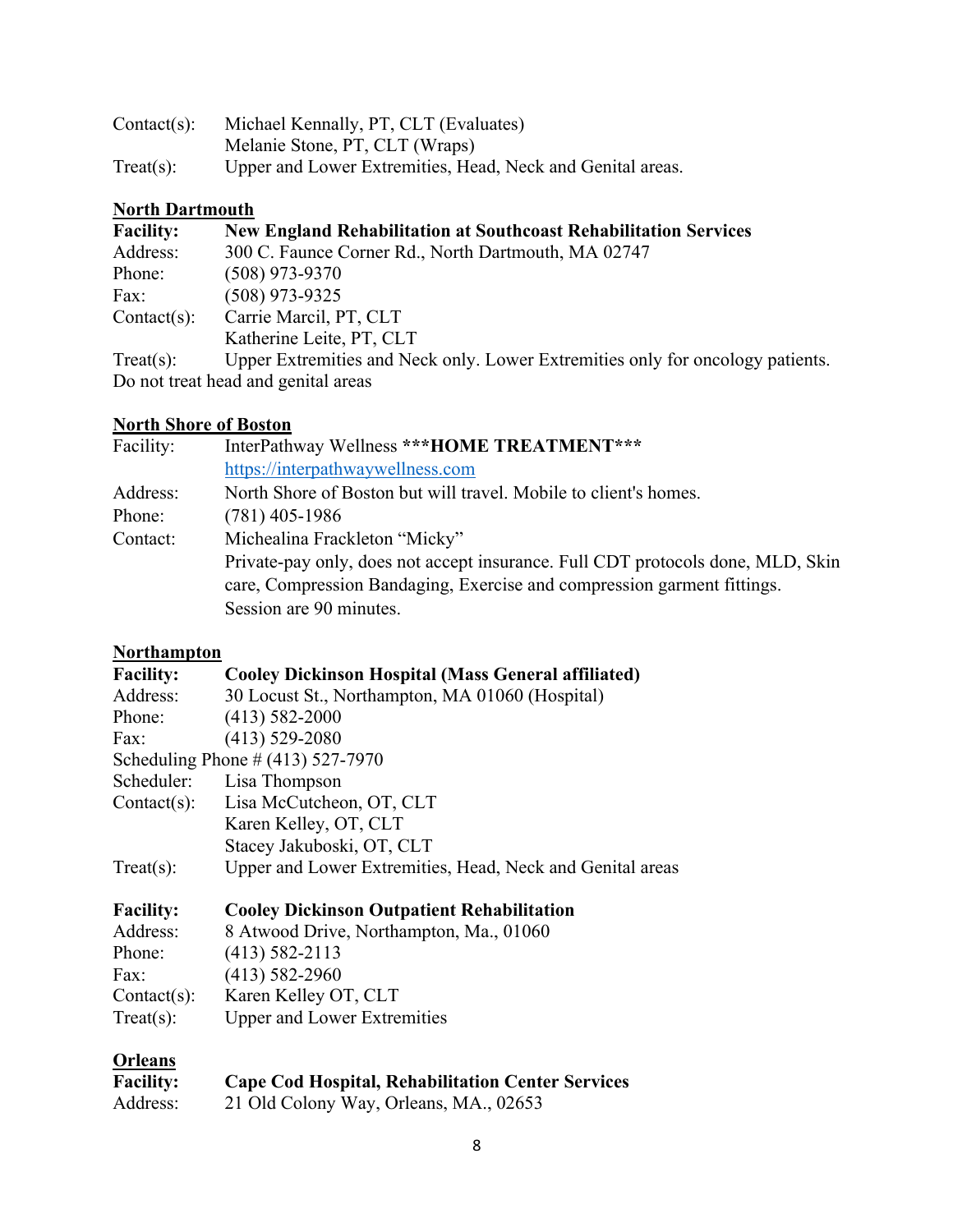| Phone:         | $(774)$ 316-4945                                           |
|----------------|------------------------------------------------------------|
| Fax:           | $(774)$ 316-4043                                           |
| $Context(s)$ : | Brenna Quinn OT, CLT                                       |
| Treat(s):      | Upper and Lower Extremities, Head, Neck and genital areas. |

## **Pittsfield**

| <b>Facility:</b>                                        | Berkshire Medical Center Lymphedema Clinic           |
|---------------------------------------------------------|------------------------------------------------------|
| Address:                                                | 725 North St., Pittsfield, MA 01201                  |
| Phone:                                                  | $(413)$ 447-2234                                     |
| Fax:                                                    | $(413)$ 447-2208                                     |
| Clinic Address: 66 Wahconah St., Pittsfield, MA., 01201 |                                                      |
| Phone:                                                  | $(413)$ 395-5426                                     |
|                                                         | Sue Murphy (Scheduler)                               |
| Fax:                                                    | $(413)$ 447-2208                                     |
| $Context(s)$ :                                          | Bridget von Jeetze, PT, CLT                          |
|                                                         | Elizabeth Holbrook OT, CLT                           |
|                                                         | Allison Mason PT, CLT                                |
|                                                         | Sondra Willis OT, CLT                                |
|                                                         | Laura Sexton PT, CLT                                 |
|                                                         | Karen McCarthy (Mgr.)                                |
| $Treat(s)$ :                                            | Upper and Lower Extremities, Head, Neck and Genitals |

## **Quincy**

| <b>Facility:</b> | <b>Furnace Brook Physical Therapy</b>       |
|------------------|---------------------------------------------|
| Address:         | 104 Quarry St., Quincy, MA 02169            |
| Phone:           | $(617)$ 770-4167 x10                        |
| Fax:             | $(617)$ 770-0971                            |
| $Context(s)$ :   | Kristen Ross, PT, CLT                       |
|                  | Samantha Alosco PT, CLT                     |
| Treat(s):        | Upper and Lower Extremities, Head and Neck. |
|                  | Do not treat genital areas.                 |

### **Reading**

| <b>Facility:</b> | <b>Winchester Hospital, Orthopedics Plus</b>        |
|------------------|-----------------------------------------------------|
| Address:         | 20 Pond Meadow Drive, Ste.#108, Reading, MA., 01867 |
| Phone:           | $(781)$ 944-6564                                    |
| Fax:             | $(781)$ 944-4764                                    |
| $Context(s)$ :   | Dina Kacandes PT, CLT                               |
| Treat(s):        | <b>Upper Extremities only</b>                       |

## **Revere**

| <b>Facility:</b> | <b>Massachusetts General Hospital Revere Healthcare Center</b> |
|------------------|----------------------------------------------------------------|
| Address:         | 300 Ocean Ave., Revere, MA 02151                               |
| Phone:           | $(781)$ 485-6222                                               |
| Fax:             | $(781)$ 485-6232                                               |
| $Context(s)$ :   | Janet Haddock OT, CLT-LANA                                     |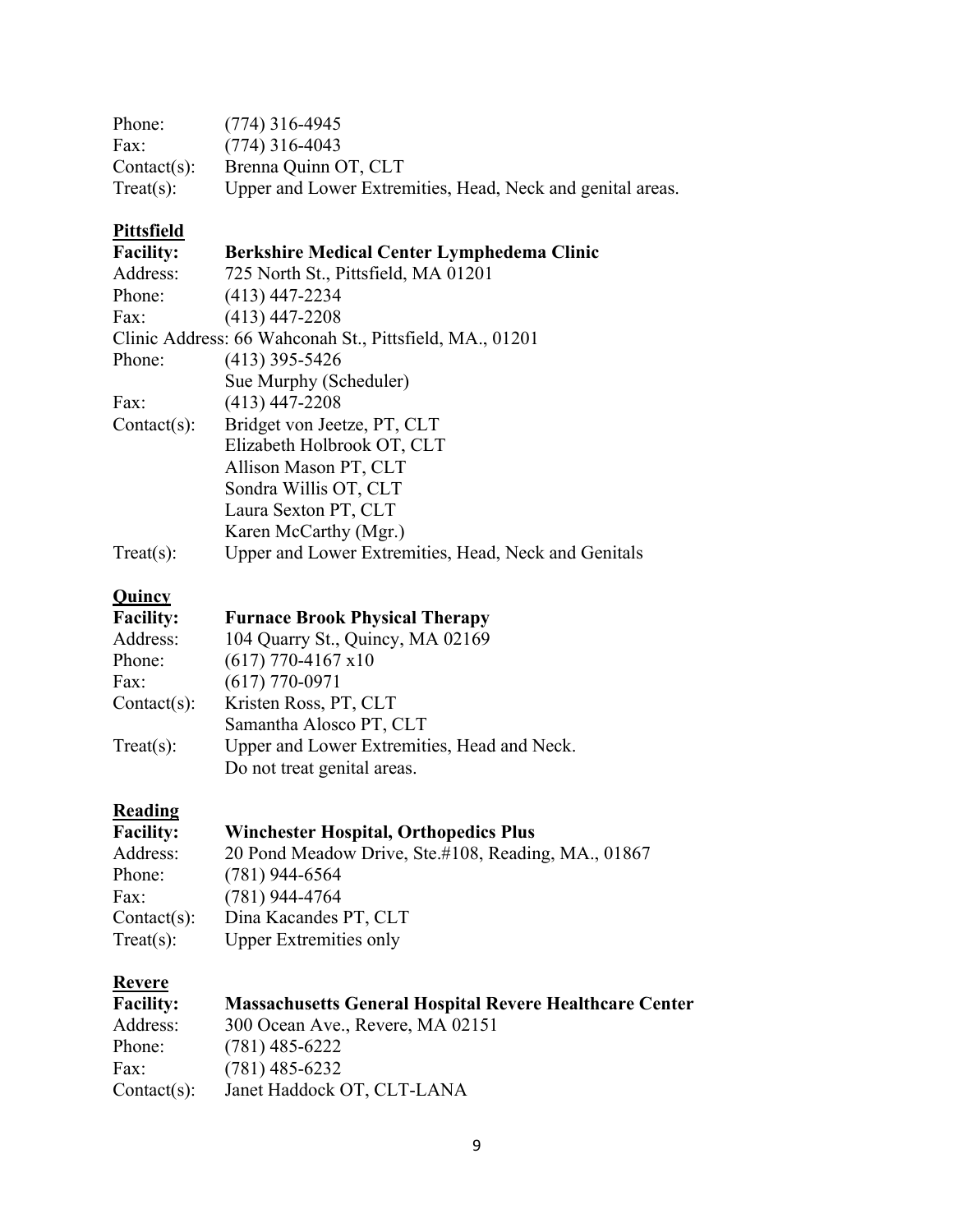Treat(s): Upper and Lower Extremities, Head, Neck and Genital areas. \*MGH sees patients referred by MGH oncology providers only

#### **South Deerfield**

| <b>Facility:</b> | <b>Cooley Dickinson Hospital (rural culture)</b>            |
|------------------|-------------------------------------------------------------|
| Address:         | 21 Elm St. #B, South Deerfield, MA 01373                    |
| Phone:           | $(413)$ 665-7427                                            |
| Fax:             | $(413)$ 665-0587                                            |
| $Context(s)$ :   | Terry McKeon, PT, CLT-LANA                                  |
| Treat(s):        | Upper and Lower Extremities, Head, Neck, and genital areas. |

#### **Southampton**

| <b>Facility:</b> | <b>Cooley Dickinson Hospital Southampton Rehab Clinic</b>   |
|------------------|-------------------------------------------------------------|
| Address:         | Big Y Plaza/Southampton Shopping Center, 10 College Highway |
|                  | Southampton, MA 01073                                       |
| Phone:           | $(413) - 527 - 7970$                                        |
| Fax:             | $(413)$ 748-6939                                            |
| $Context(s)$ :   | Jane Truehart, PTA, CLT-LANA                                |
| Treat(s):        | Upper and Lower Extremities, Head, Neck and Genital areas   |

#### **Springfield**

| <b>Facility:</b> | Weldon Rehabilitation Hospital, Lymphedema Program at Mercy Hospital  |
|------------------|-----------------------------------------------------------------------|
| Address:         | 175 Carew St., Ste. #350, 3 <sup>rd</sup> floor, Springfield MA 01104 |
| Phone:           | $(413)$ 748-6943                                                      |
| Fax:             | $(413)$ 748-6939                                                      |
| $Context(s)$ :   | Sue Zimmerman, PT, CLT                                                |
|                  | Anna Gijzen, OT, CLT-LANA                                             |
| Treat(s):        | Upper and Lower Extremities, Head, Neck and Genital areas             |

#### **Stoneham**

| <b>Facility:</b> | <b>Hallmark Health Breast Center</b>        |
|------------------|---------------------------------------------|
| Address:         | 41 Montvale Avenue, Stoneham, MA 02180      |
| Phone:           | 781-224-5895                                |
| Fax:             | 781-224-5869                                |
| $Context(s)$ :   | Ellen McGlynn, PT, CLT                      |
| Treat(s):        | Upper and lower extremities, Head and Neck. |
|                  | Do not treat genital areas                  |

#### **Waltham:**

| <b>Facility:</b> | <b>MGH West - Waltham</b> |
|------------------|---------------------------|
| Address:         | 52 Second Ave, Suite #360 |
|                  | Waltham, MA 02451         |
| Phone:           | $(781)$ 487-3800          |
| Fax:             | $(781)$ 487-3801          |
| $Context(s)$ :   | Allison Snyder PT, CLT    |
|                  | Lynn Gray-Meltzer PT, CLT |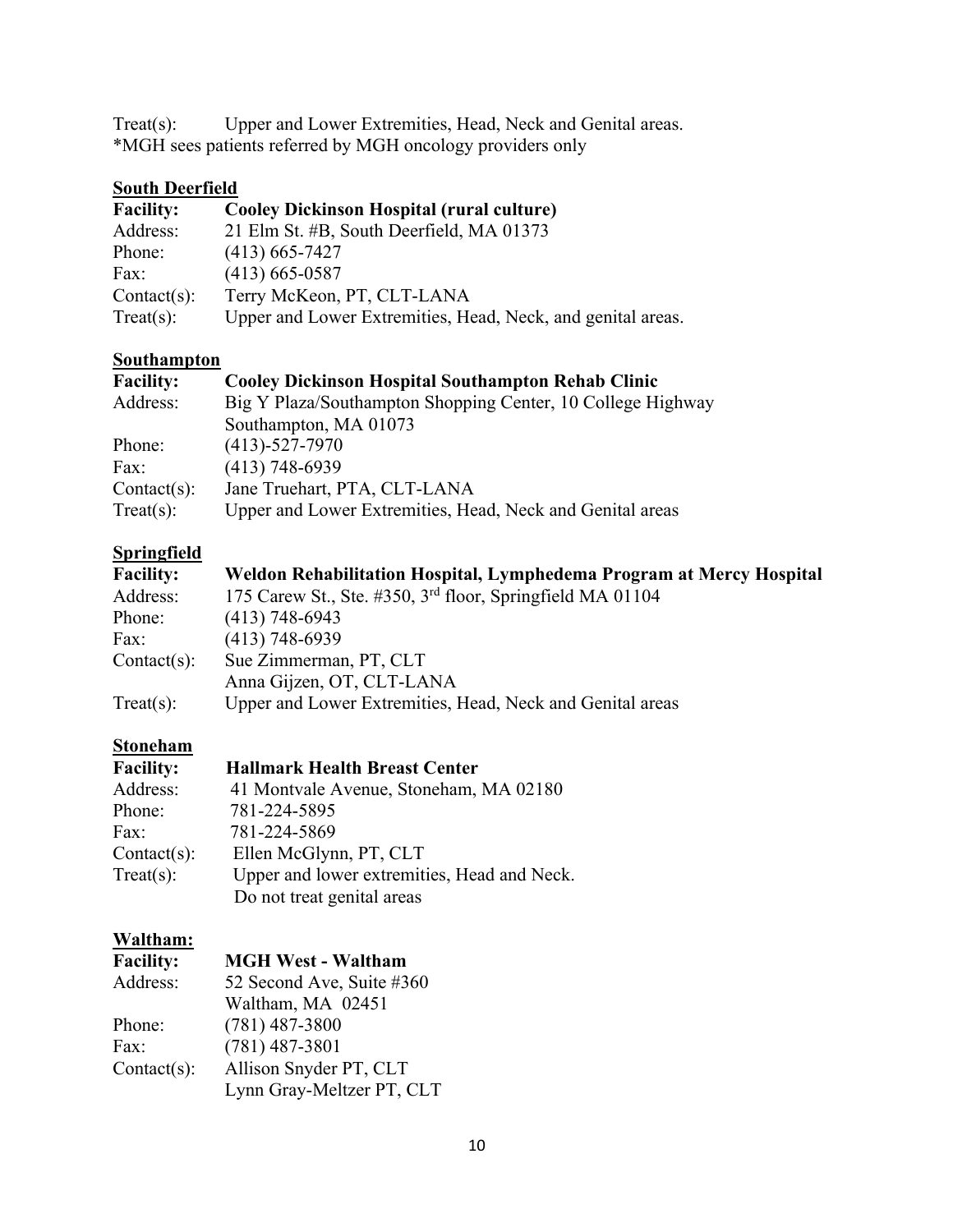Treat(s): Upper and Lower Extremities, Head and Neck and Genital areas. \*MGH sees patients referred by MGH oncology providers only

#### **Westborough**:

| <b>Facility:</b> | <b>One River Massage Therapy</b>                                                 |
|------------------|----------------------------------------------------------------------------------|
| Address:         | 45 Lyman Street, Suite 22                                                        |
|                  | Westborough, MA 02019                                                            |
| Phone:           | (508) 986-8601                                                                   |
| Contact:         | Megan Belanger, LMT, CLT                                                         |
|                  | $megan(\omega)$ meganbelanger.com                                                |
|                  | https://www.meganbelanger.com                                                    |
|                  | Private-pay only, does not accept insurance. Touch of Kindness pay-it-forward    |
|                  | fund available for clients with cancer, cancer history, lymphedema, and lipedema |
|                  | to use toward treatments and help offset cost. Payment forms accepted: Touch of  |
|                  | Kindness money, cash, check, credit card, Venmo, ApplePay.                       |

#### **Westford:**

| <b>Facility:</b> | <b>Emerson Hospital at Westford</b>                        |
|------------------|------------------------------------------------------------|
| Address:         | 133 Littleton Rd., Suite 315, Westford, MA 01886           |
| Phone:           | $(978) 589 - 6850$                                         |
| Fax:             | $(978) 589 - 6853$                                         |
| $Context(s)$ :   | Anna Benedix PT, CLT                                       |
|                  | Therese Whitney PT, CLT                                    |
| Treat(s):        | Upper and Lower Extremities, Head, Neck and Genital areas. |

#### **Weymouth:**

| <b>Facility:</b> | <b>South Shore Rehabilitation Center</b> |
|------------------|------------------------------------------|
| Address:         | 55 Fogg Rd. South Weymouth, MA 02190     |
| Phone:           | $(781)$ 624-8140                         |
| Fax:             | $(781)$ 624-3436                         |
| $Context(s)$ :   | Ann Marie Bohmiller, PT, CLT             |
|                  | Jean Lincoln-Gauthier, PT, CLT           |
| Treat(s):        | Upper and Lower Extremities, Head Neck   |

#### **Wilmington**

| <b>Facility:</b> | <b>Winchester Hospital, Orthopedics Plus</b> |
|------------------|----------------------------------------------|
| Address:         | 500 Salem Street, Wilmington, MA., 01887     |
| Phone:           | $(978)$ 988-6027                             |
| Fax:             | $(978)$ 988-6168                             |
| $Context(s)$ :   | Jen Youngren PT, CLT                         |
|                  | Kathleen McKenna                             |
|                  | Sandra Sorbella                              |
|                  | Patricia Demoura                             |
| $Treat(s)$ :     | Upper and Lower Extremities, Head Neck       |

#### **Woburn**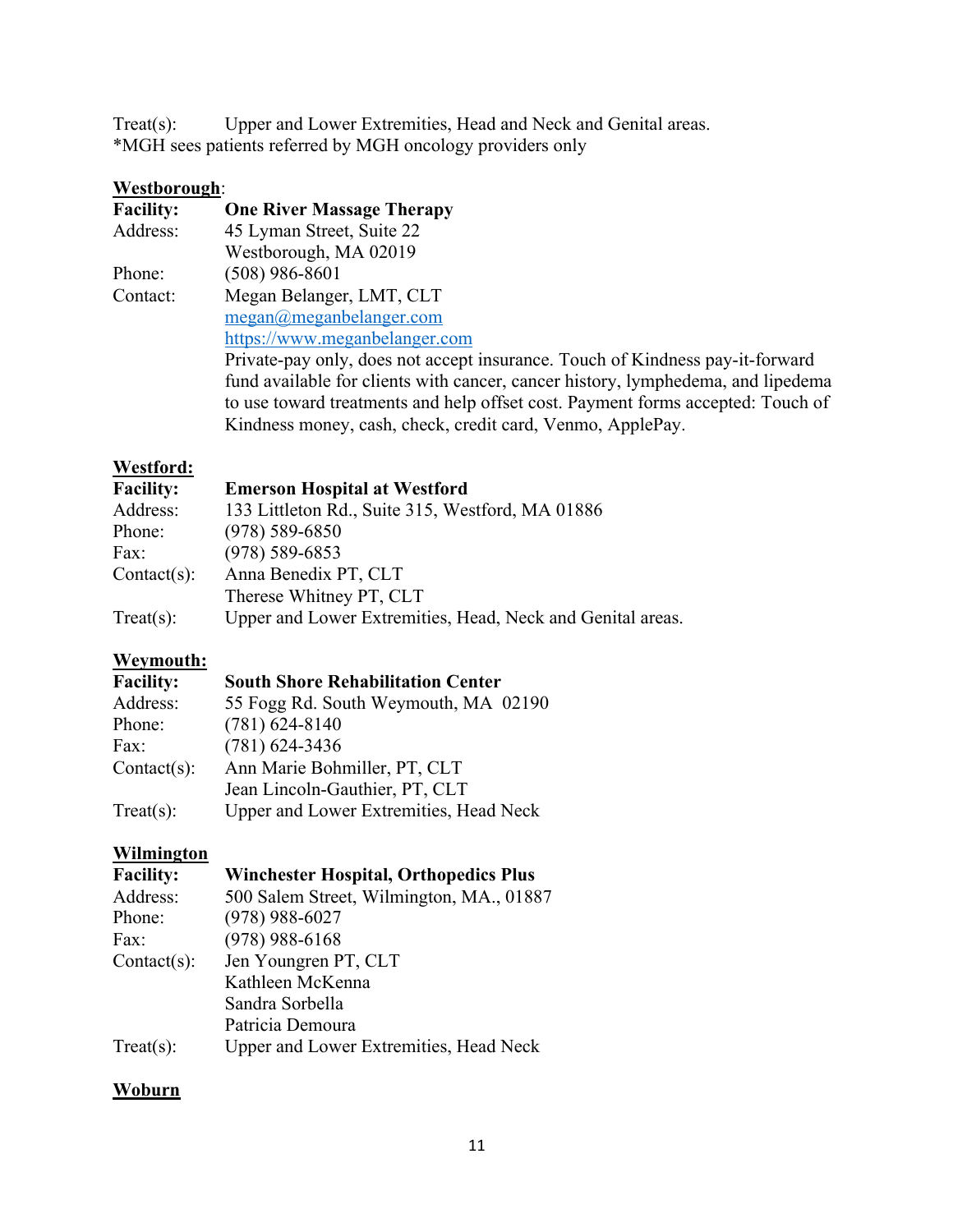#### **Facility: Winchester Hospital, Orthopedics Plus** Address: 206 West Cummings Park, Woburn, MA, 01801 Phone: (781) 729-8833 Fax: (781) 376-2075 Contact(s): Sandy Dale PT, CLT<br>Treat(s): Upper and Lower Ext Upper and Lower Extremities, Head Neck

## **Worcester**<br>Facility:

#### **Facility: Personal Touch Medical Massage**

| Address:       | 1078 West Boylston St. Suite 206, Worcester MA 01606 |
|----------------|------------------------------------------------------|
| Phone:         | $(774)$ 317-0747                                     |
| Fax:           | NА                                                   |
| $Context(s)$ : | Heather McElroy, PT, CLT                             |
| Treat(s):      | Upper and Lower Extremities, Head and Neck.          |
|                | Do not treat genital areas.                          |
|                |                                                      |

#### **Facility: Fairlawn Rehabilitation Hospital**

| Address:       | 189 May St., Worcester, MA., 01602         |
|----------------|--------------------------------------------|
| Phone:         | $(508)$ 471-9500                           |
| Fax:           | $(508) 791 - 2624$                         |
| $Context(s)$ : | Danielle (Last name withheld) PT, CLT      |
| Treat(s):      | Upper and Lower Extremities only.          |
|                | Do not treat Head, Neck and genital areas. |

#### **Facility: South County Physical Therapy**

| 102 Shore Drive, Worcester, MA., 01605                         |
|----------------------------------------------------------------|
| $(508)$ 854-4140                                               |
| $(508)$ 854-4143                                               |
| Nancy Siegal, PT, CLT                                          |
| Upper and Lower Extremities, Head and Neck and Genitals areas. |
|                                                                |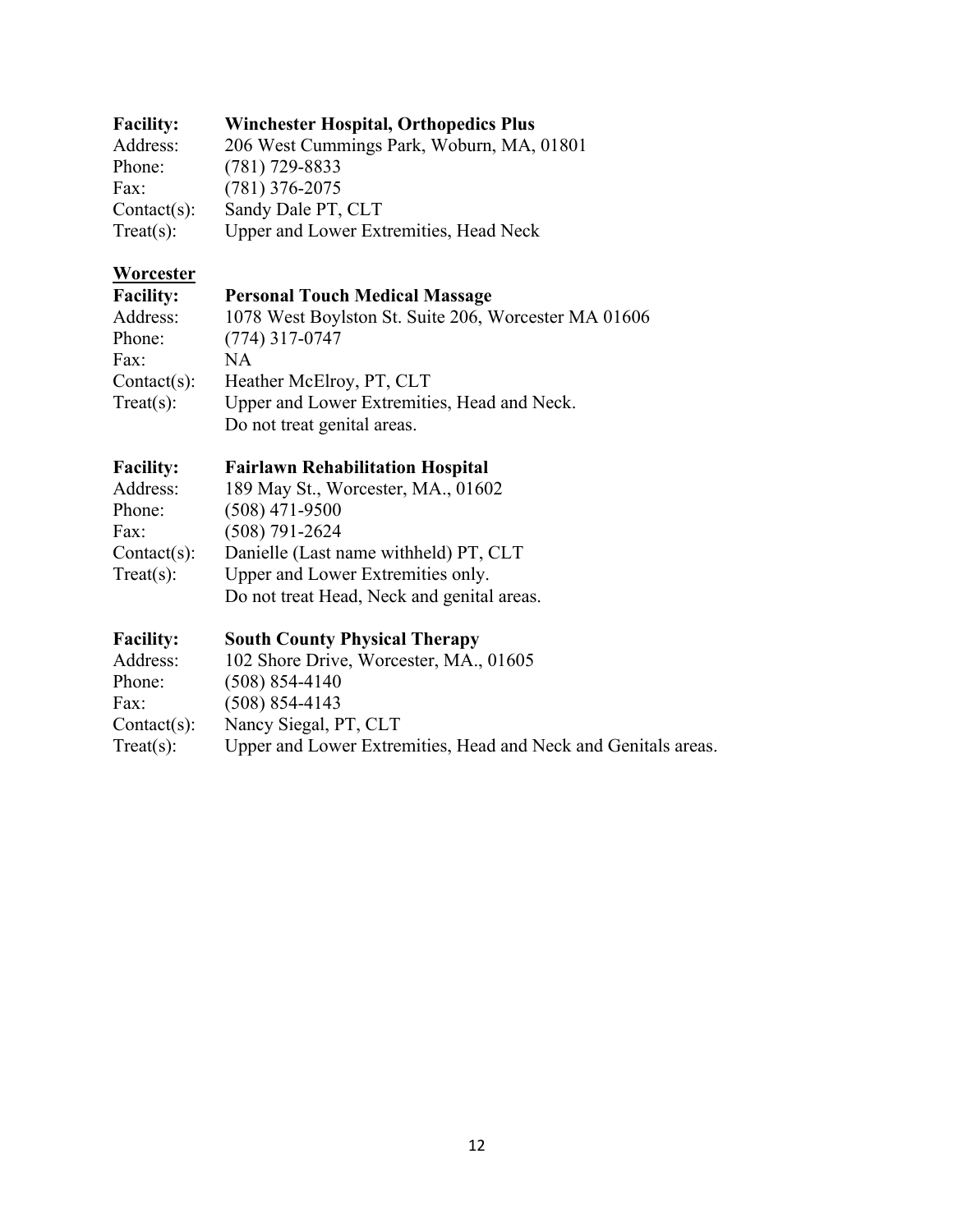## **Rhode Island**

| <b>East Providence</b> |                                                                 |  |
|------------------------|-----------------------------------------------------------------|--|
| <b>Facility:</b>       | <b>Polly Jiacovelli</b>                                         |  |
| Address:               | 1 Richmond Square, Ste. #307 East, East Providence, RI, 02906   |  |
| Phone:                 | $(401)$ 383-0583                                                |  |
|                        | pollyjiacovelli@gmail.com                                       |  |
| Fax:                   | use email address                                               |  |
| $Context(s)$ :         | Polly C. Jiacovelli. LMT, CLT-LANA                              |  |
| Treat(s):              | Upper and Lower Extremities, Head, Neck and genital areas.      |  |
|                        | (CASH/CHECK OR CREDIT CARD BUSINESS, DOES NOT ACCEPT INSURANCE) |  |

## **Providence**

| <b>Facility:</b> | <b>Rhode Island Hospital</b>                               |
|------------------|------------------------------------------------------------|
| Address:         | 765 Allens Avenue, Ste.#102, Providence, RI, 02905         |
| Phone:           | $(401)$ 444-5418                                           |
| Fax:             | $(401)$ 444-5089                                           |
| $Context(s)$ :   | Janet Riordan, PT, CLT-LANA                                |
|                  | Sarah Baer, PT, CLT                                        |
|                  | Carole DeCavalo PT, CLT                                    |
| Treat(s):        | Upper and Lower Extremities, Head, Neck and genital areas. |

#### **Facility: Women and Infants Hospital**

| Address:       | 668 Eddy Street, Providence, RI., 02902                    |  |  |
|----------------|------------------------------------------------------------|--|--|
| Phone:         | $(401)$ 430-7247                                           |  |  |
| Fax:           | $(401)$ 453-7762                                           |  |  |
| $Context(s)$ : | Allison Rivelli OT, CLT                                    |  |  |
|                | Joan Janek OT, CLT                                         |  |  |
|                | Rebecca Stocker PT, CLT                                    |  |  |
|                | Marc Houle PT, CLT                                         |  |  |
|                | Alexis Koudeoka PT, CLT                                    |  |  |
| Treat(s):      | Upper and Lower Extremities, Head, Neck and genital areas. |  |  |
|                |                                                            |  |  |

#### **Wakefield**

| <b>Facility:</b> | <b>Women and Infant's Hospital</b>                         |
|------------------|------------------------------------------------------------|
| Address:         | 49 South County Commons Way, Wakefield, RI, 02879          |
| Phone:           | $(401)$ 789-2867                                           |
| Fax:             | $(401)$ 783-9946                                           |
| $Context(s)$ :   | Heather Waddell PT, CLT-LANA                               |
| $Treat(s)$ :     | Upper and Lower Extremities, Head, Neck and genital areas. |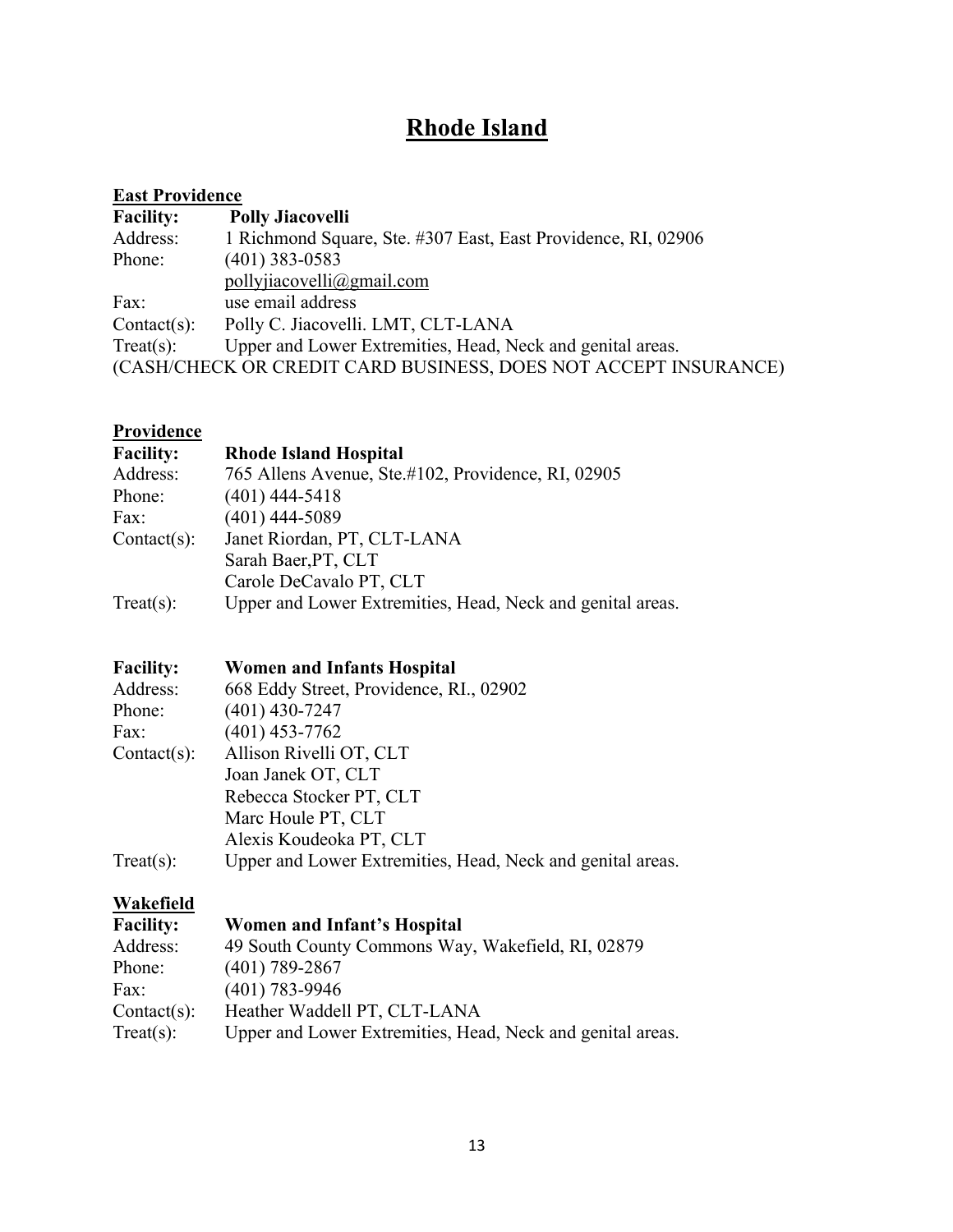## **Connecticut**

| <b>Danbury</b>       |                                                             |
|----------------------|-------------------------------------------------------------|
| <b>Facility:</b>     | Danbury Hospital, Main Street Physical Rehab Center         |
| Address:             | 235 Main St. Danbury, CT 06810                              |
| Phone:               | $(203) 730 - 5900$                                          |
| Fax:                 | $(203) 749 - 9144$                                          |
| $Context(s)$ :       | Laurie Plaut, OT, CLT                                       |
|                      | Kelly Hochstetler OT, CLT                                   |
| $Treat(s)$ :         | Upper and Lower Extremities, Head, Neck and genital areas.  |
| <b>Fairfield</b>     |                                                             |
| <b>Facility:</b>     | <b>Rehabilitation Associates, Inc.</b>                      |
| Address:             | 1931 Blackrock Turnpike, Fairfield, CT 06825                |
| Phone:               | $(203)$ 384-8681                                            |
| Fax:                 | $(203)$ 384-0722                                            |
| $Context(s)$ :       | Mary Jo Wright, PT, CLT                                     |
|                      | Jan Allyn Hollerbach, OT, CLT                               |
| $Treat(s)$ :         | Upper and Lower Extremities, Head and Neck.                 |
|                      | Do not treat the genital areas.                             |
| <b>Facility:</b>     | <b>Physical Therapy for Women</b>                           |
| Address:             | 1499 Post Rd., Fairfield, CT 06824                          |
| Phone:               | $(203)$ 255-6535                                            |
| Fax:                 |                                                             |
| $Context(s)$ :       | Noel DeGray, PT, CLT                                        |
| $Treat(s)$ :         | Upper and Lower Extremities, Head, Neck, and genital areas. |
| Greenwich            |                                                             |
| <b>Facility:</b>     | <b>Greenwich Hospital</b>                                   |
| Address <sup>.</sup> | 500 West Putnam Ave Greenich CT 06830                       |

| л аспиту.      | Ortenwith Hospital                          |
|----------------|---------------------------------------------|
| Address:       | 500 West Putnam, Ave., Greenich CT 06830    |
| Phone:         | $(203) 863 - 3291$                          |
| Fax:           | $(203) 863 - 4590$                          |
| $Context(s)$ : | Laurie Wallace, OT, CLT                     |
|                | Heather Studwell, OT, CLT                   |
|                | Shoshana Bianchini PT, CLT                  |
| Treat(s):      | Upper and Lower Extremities, Head and Neck. |
|                | Do not treat genital areas.                 |

#### **Hartford**

| <b>Facility:</b> | Mount Sinai Rehabilitation Hospital Lymphedema Center |
|------------------|-------------------------------------------------------|
| Address:         | 490 Blue Hills Avenue, Hartford, CT 06112             |
| Phone:           | 860-714-2632                                          |
| Fax:             | 860-714-8984                                          |
| $Context(s)$ :   | Cindy Robbins OT, CLT                                 |
|                  | Gail Hendsey, PT, CLT                                 |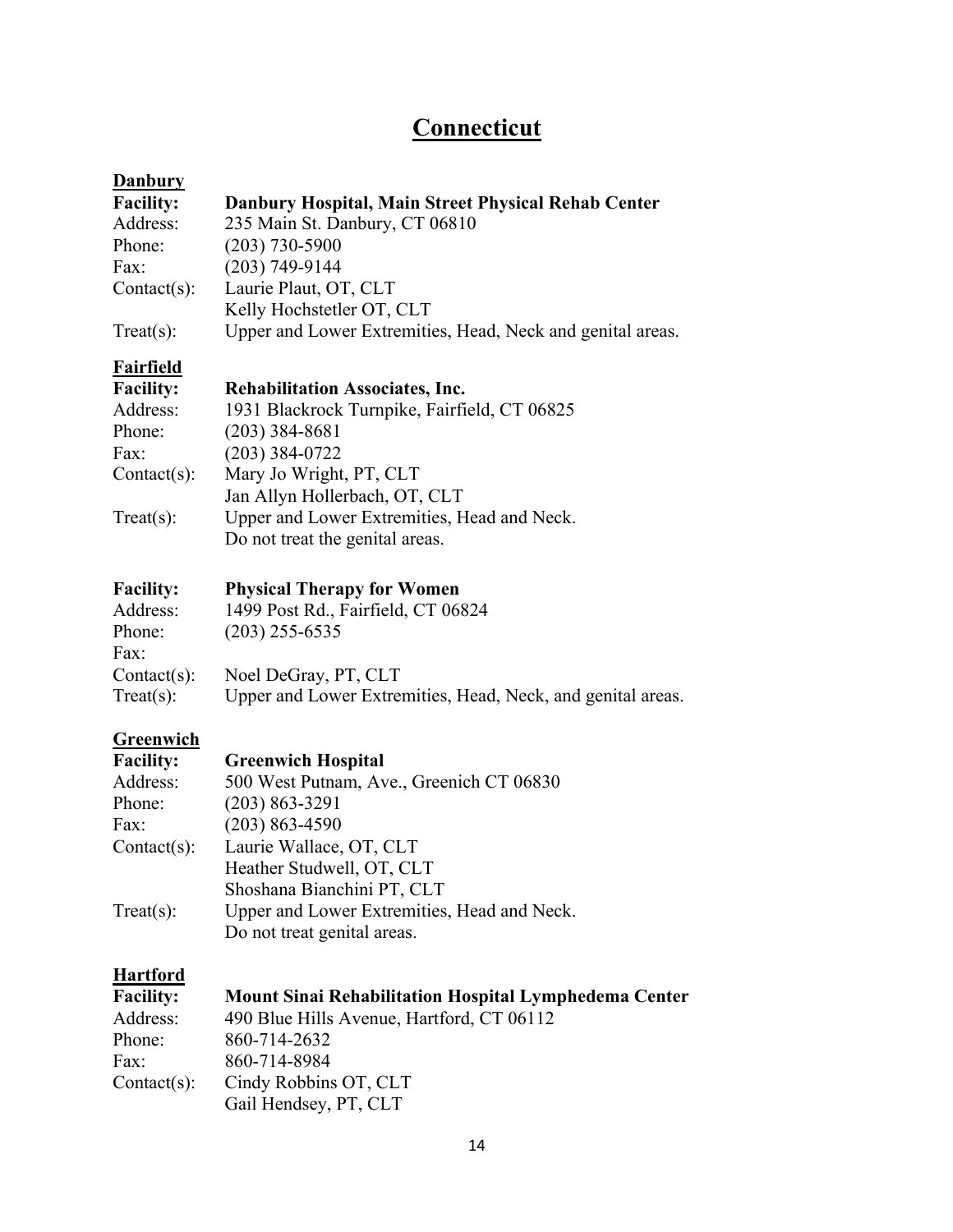| Treat(s): | Upper and Lower Extremities, Head, Neck and genital areas. |  |
|-----------|------------------------------------------------------------|--|
|           |                                                            |  |

| <b>Facility:</b> | Hartford HealthCare Cancer Institute at Hartford Hospital: Avon |
|------------------|-----------------------------------------------------------------|
| Address:         | 80 Fisher Drive, Avon, CT 06001                                 |
| Phone:           | 860.368.1648                                                    |
| Fax:             | 860-714-8984                                                    |
| $Context(s)$ :   | Cindy Robbins OT, CLT                                           |
|                  | Gail Hendsey, PT, CLT                                           |
| $Treat(s)$ :     | Upper and Lower Extremities, Head, Neck and genital areas       |

#### **Manchester**

| <b>Facility:</b> | <b>Integrated Rehabilitation Services</b>                  |
|------------------|------------------------------------------------------------|
| Address:         | 586 East Middle Turn Pike, Manchester, CT 06040            |
| Phone:           | $(860)$ 645-3810                                           |
| Fax:             | $(860)$ 645-3814                                           |
| $Context(s)$ :   | Christine Knight, PT, CLT-LANA                             |
| Treat(s):        | Upper and lower extremities, Head, Neck and genital areas. |

#### **Meriden**

| <b>Facility:</b> | Hartford Hospital Rehab Network                            |
|------------------|------------------------------------------------------------|
| Address:         | 1064 East Main Street, Suite 205, Meriden, CT., 06450      |
| Phone:           | $(203)$ 230-2800                                           |
| Fax:             | $(203)$ 630-3600                                           |
| $Context(s)$ :   | Lynn Beard OT, CLT                                         |
|                  | Tara Fitzgerald OT, CLT                                    |
| Treat(s):        | Upper and Lower Extremities, Head, Neck and genital areas. |

## **New Milford**

| <b>Facility:</b> | <b>Carlson Physical Therapy</b>             |
|------------------|---------------------------------------------|
| Address:         | 116 Danbury Road, New Milford 06776         |
| Phone:           | $(860)$ 354-7605                            |
| Fax:             | $(860)$ 355-0089                            |
| $Context(s)$ :   | Cindi Witrock, PT, CLT                      |
|                  | Andrea Csizmandia, PT, CLT                  |
| $Treat(s)$ :     | Upper and Lower Extremities, Head and Neck. |
|                  | Genital areas – auditory only.              |

## **Norwalk**

| <b>Facility:</b> | <b>Norwalk Hospital Outpatient Rehab Center</b>            |
|------------------|------------------------------------------------------------|
| Address:         | 520 West Ave., Norwalk, CT 06850                           |
| Phone:           | $(203)$ 852-3400                                           |
| Fax:             | $(203)$ 899-5200                                           |
| $Context(s)$ :   | Beena Thomas, OT, CLT                                      |
| Treat(s):        | Upper and Lower Extremities, Head, Neck and genital areas. |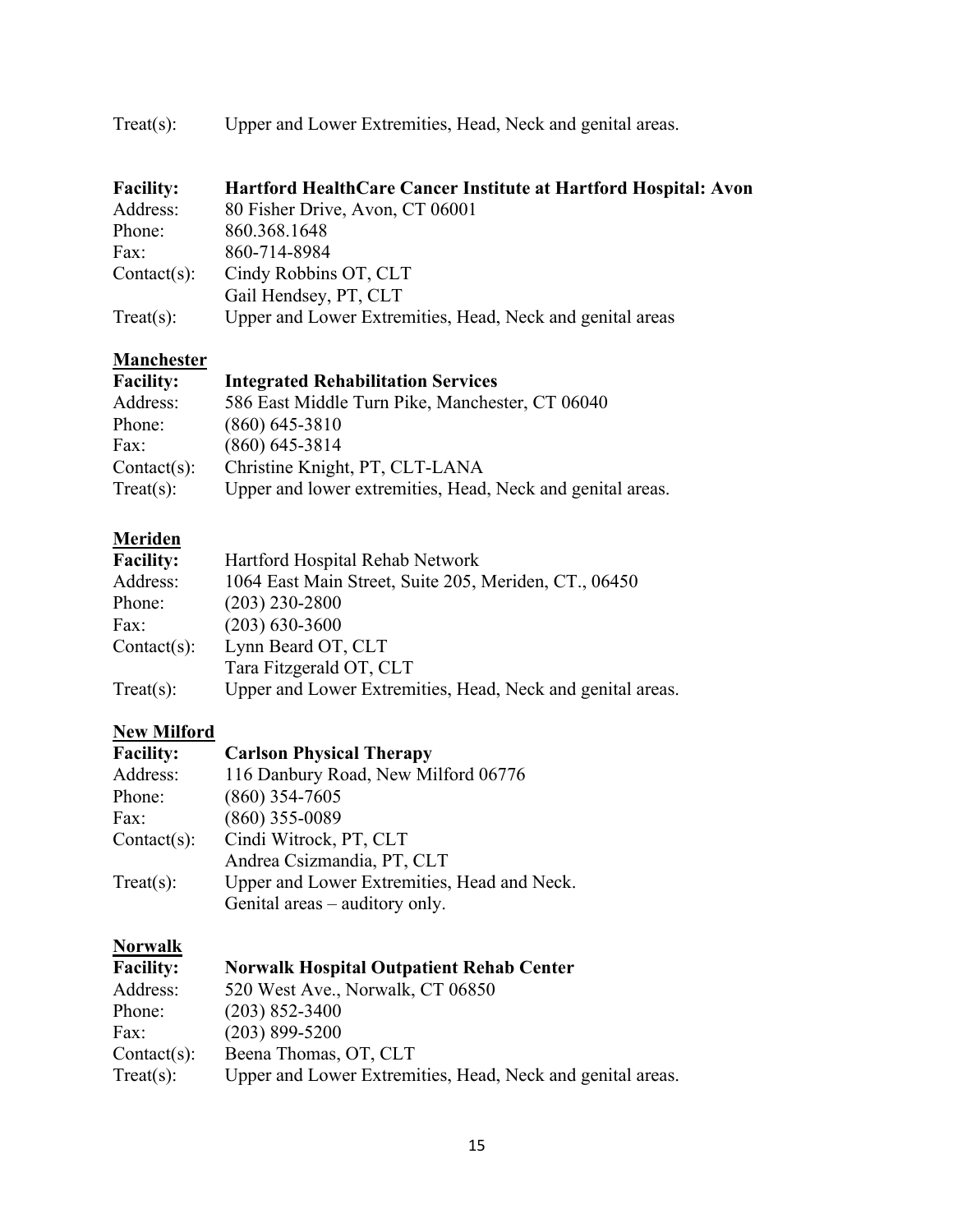| <b>Norwich</b>   |                                                            |
|------------------|------------------------------------------------------------|
| <b>Facility:</b> | <b>Backus Outpatient Care Center</b>                       |
| Address:         | 111 Salem Turnpike, Norwich, CT 06360                      |
| Phone:           | $(860)$ 823-6317                                           |
| Fax:             | $(860)$ 823-6540                                           |
| $Context(s)$ :   | Suzanne Plante, PT, CLT                                    |
|                  | Cheryl Propp, PT, CLT                                      |
|                  | Jamie Picone PTA                                           |
| Treat(s):        | Upper and Lower Extremities, Head, Neck and genital areas. |

#### **Southbury**

| <b>Facility:</b> | Danbury Hospital, Physical Medicine Center                 |
|------------------|------------------------------------------------------------|
| Address:         | 22 Old Waterbury Rd., Suite 101 Southbury CT 06488         |
| Phone:           | 203-262-4230                                               |
| Fax:             | 203-749-9152                                               |
| $Context(s)$ :   | Kelly Hochstetler OT, CLT                                  |
| $Treat(s)$ :     | Upper and Lower Extremities, Head, Neck and genital areas. |

# **Stamford**<br>Facility:

#### **Facility: Tully Health Center (outpatient)**

| 32 Strawberry Hill Court, Stamford, CT 06902                  |
|---------------------------------------------------------------|
| $(203)$ 276-2020 (menu choice 5)                              |
| $(203)$ 276-2666                                              |
| Jennifer Rokicki, OT, CLT                                     |
| Jeannine Harbosky, PT, CLT                                    |
| Upper and Lower Extremities, Head and Neck and genital areas. |
|                                                               |

#### **Suffield**

| <b>Facility:</b> | <b>Primary Spine and Rehab</b>                             |
|------------------|------------------------------------------------------------|
| Address:         | 162 Mountain Road, Ste. #203, Suffield, CT., 06078         |
| Phone:           | $(860) 668 - 5222$                                         |
| Fax:             | $(860)$ 763-3161                                           |
| $Context(s)$ :   | Jennifer Meier, PT, CLT                                    |
| Treat(s):        | Upper and Lower Extremities, Head, Neck and Genital areas. |

# **Trumbull**<br>Facility:

#### **Facility: Physical Therapy for Women**

|                | $\mathbf{r}$ $\mathbf{r}$ $\mathbf{r}$ $\mathbf{r}$ $\mathbf{r}$ $\mathbf{r}$ $\mathbf{r}$ $\mathbf{r}$ $\mathbf{r}$ $\mathbf{r}$ $\mathbf{r}$ $\mathbf{r}$ $\mathbf{r}$ $\mathbf{r}$ $\mathbf{r}$ $\mathbf{r}$ $\mathbf{r}$ $\mathbf{r}$ $\mathbf{r}$ $\mathbf{r}$ $\mathbf{r}$ $\mathbf{r}$ $\mathbf{r}$ $\mathbf{r}$ $\mathbf{$ |
|----------------|------------------------------------------------------------------------------------------------------------------------------------------------------------------------------------------------------------------------------------------------------------------------------------------------------------------------------------|
| Address:       | 5718 Main St., Trumbull, CT 06611                                                                                                                                                                                                                                                                                                  |
| Phone:         | $(203)$ 445-0845                                                                                                                                                                                                                                                                                                                   |
| Fax:           | $(203)$ 445-0846                                                                                                                                                                                                                                                                                                                   |
| $Context(s)$ : | Noel DeGray, PT, CLT                                                                                                                                                                                                                                                                                                               |
| Treat(s):      | Upper and Lower Extremities, Head, Neck and genital areas.                                                                                                                                                                                                                                                                         |
|                |                                                                                                                                                                                                                                                                                                                                    |

#### **Waterbury**

| <b>Facility:</b> | <b>Women's Health Office Access Rehab</b>   |
|------------------|---------------------------------------------|
| Address:         | 134 Grandview Avenue, Waterbury, CT., 06708 |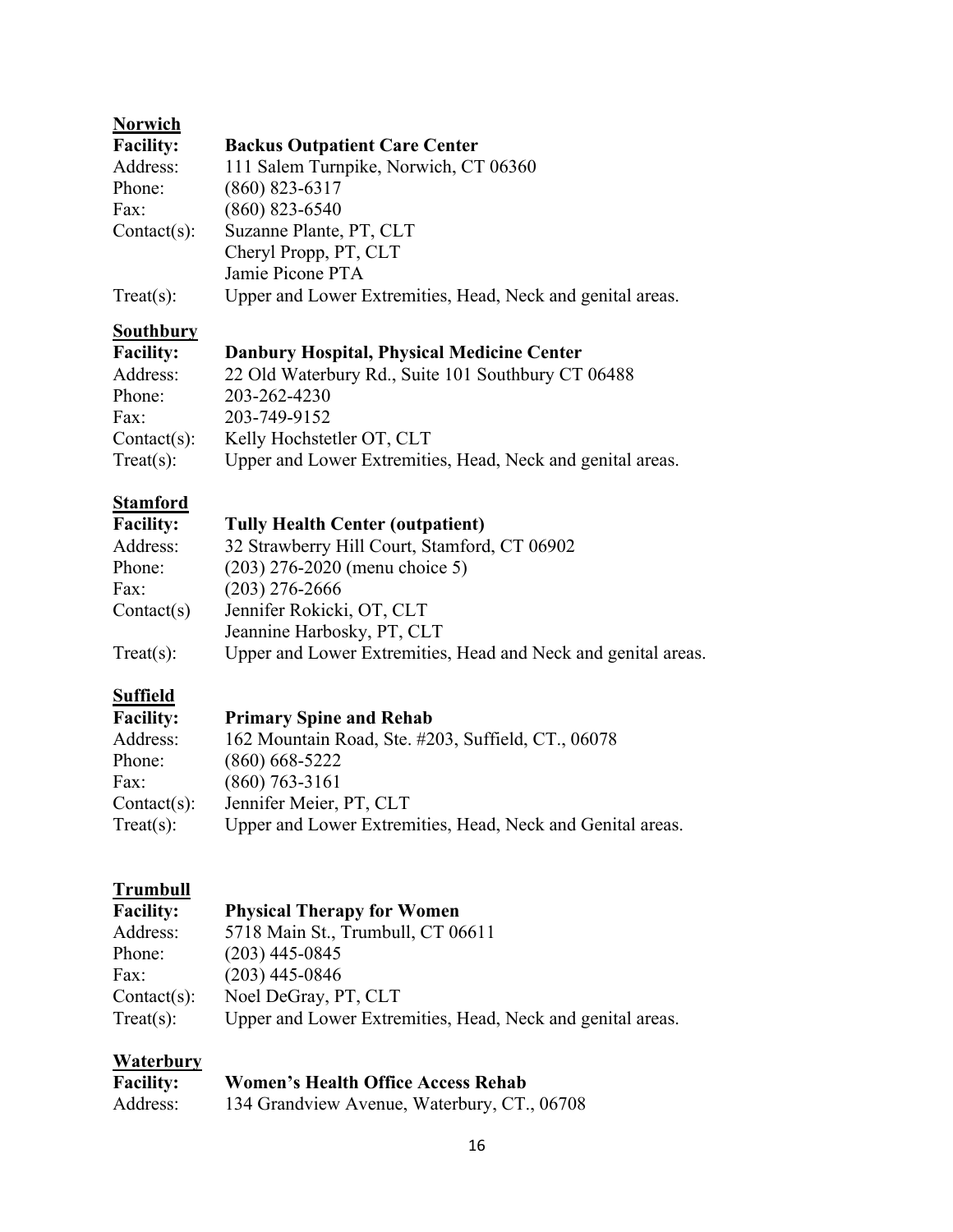| Phone:         | $(203)$ 575-2593                                           |
|----------------|------------------------------------------------------------|
| Fax:           | $(203)$ 575-2590                                           |
| $Context(s)$ : | Mary Beth Olah PT, CLT                                     |
| Treat(s):      | Upper and Lower Extremities, Head, Neck and genital areas. |

## **Facility: St. Mary's Hospital Outpatient Rehab Dept.**

| 1981 East Main Street, Waterbury, CT, 06705 |
|---------------------------------------------|
| $(203)$ 709-6000                            |
| $(203)$ 709-7764                            |
| Eileen Rooney PT, CLT                       |
| Upper and Lower Extremities,                |
|                                             |

## **Windsor**

| <b>Facility:</b> | <b>Hartford Hospital Rehab Network</b>                        |
|------------------|---------------------------------------------------------------|
| Address:         | 1060 Day Hill Road Windsor, CT 06095                          |
| Phone:           | 860-688-0236                                                  |
| Fax:             | 860-688-0403                                                  |
| $Context(s)$ :   | Gretchin Bade, PT, MLD/CDT, Certified Pilates Instructor      |
| Treat(s):        | Treats mainly CANCER PATIENTS – Upper Extremities.            |
|                  | Do not treat Lower Extremities, Head, Neck and genital areas. |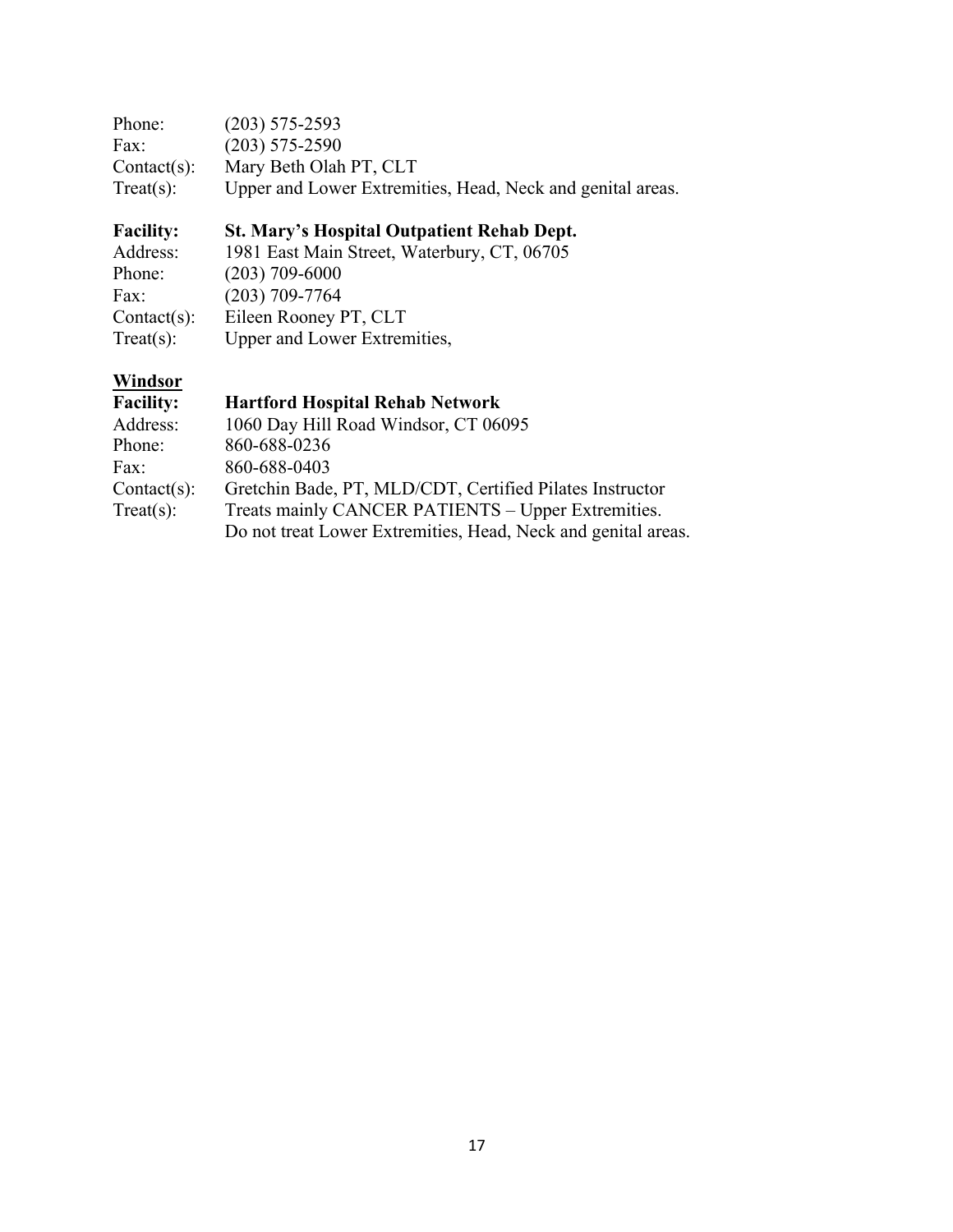## **New Hampshire**

#### **Southern New Hampshire- Home Therapy**

| Company:                                      | Andover Lymphedema Therapy ***HOME TREATMENT***                             |
|-----------------------------------------------|-----------------------------------------------------------------------------|
| Address:                                      | Mobile services to patient's home                                           |
|                                               | (anywhere north of Boston, as far west as Lowell and Southern NH area)      |
| Phone:                                        | $(978)$ 494-4346                                                            |
| Fax:                                          | $(978)$ 473-8886                                                            |
| Email:                                        | judi@andoverlymphedematherapy.com                                           |
| $Context(s)$ :                                | Judith West, DPT, CLT - Owner/Therapist                                     |
| Website:                                      | www.andoverlymphedematherapy.com                                            |
| <b>Upper Extremity/Breast</b><br>$Treat(s)$ : |                                                                             |
|                                               | Insurance accepted: BCBS Provider, Medicare Provider. Licensed in MA and    |
|                                               | NH.                                                                         |
| <b>Concord</b>                                |                                                                             |
| <b>Facility:</b>                              | <b>Concord Hospital - The Center for Sports Medicine and Rehabilitation</b> |
| Address:                                      | 264 Pleasant St., Concord, NH 03301                                         |
| Phone:                                        | $(603)$ 230-5600                                                            |
| Fax:                                          | $(603)$ 227-7516                                                            |
| $Context(s)$ :                                | Austri Monette PT, CLT                                                      |
|                                               | Barbara Tynan-Baker PT, CLT                                                 |
| $Treat(s)$ :                                  | Upper and Lower Extremities, Head, Neck and Genital areas.                  |
| <b>Lebanon</b>                                |                                                                             |
| <b>Facility:</b>                              | <b>Dartmouth Hitchcock Medical Center</b>                                   |
| Address:                                      | 1 Medical Ctr. Drive, Lebanon, NH 03756                                     |
| Phone:                                        | $(603) 650 - 3600$                                                          |
| Fax:                                          | $(603) 650 - 8908$                                                          |
| $Context(s)$ :                                | Teresa Cioffredi, PT, CLT                                                   |
|                                               | Ann Haedrich PT, CLT                                                        |
|                                               | Maxwell Post (Male Only)                                                    |
| $Treat(s)$ :                                  | Upper and Lower Extremities, Head, Neck and Genital areas.                  |
| Morrimaalz                                    |                                                                             |

#### **Merrimack**

| <b>Facility:</b> | <b>St. Joseph's Hospital</b>                   |
|------------------|------------------------------------------------|
| Address:         | 382 Daniel Webster Highway Merrimack, NH 03054 |
| Phone:           | $(603)$ 424-9635                               |
| Fax:             | $(603)$ 423-0287                               |
| $Context(s)$ :   | Christine Mondi, PT, CLT                       |
| Treat(s):        | Upper and Lower Extremities only.              |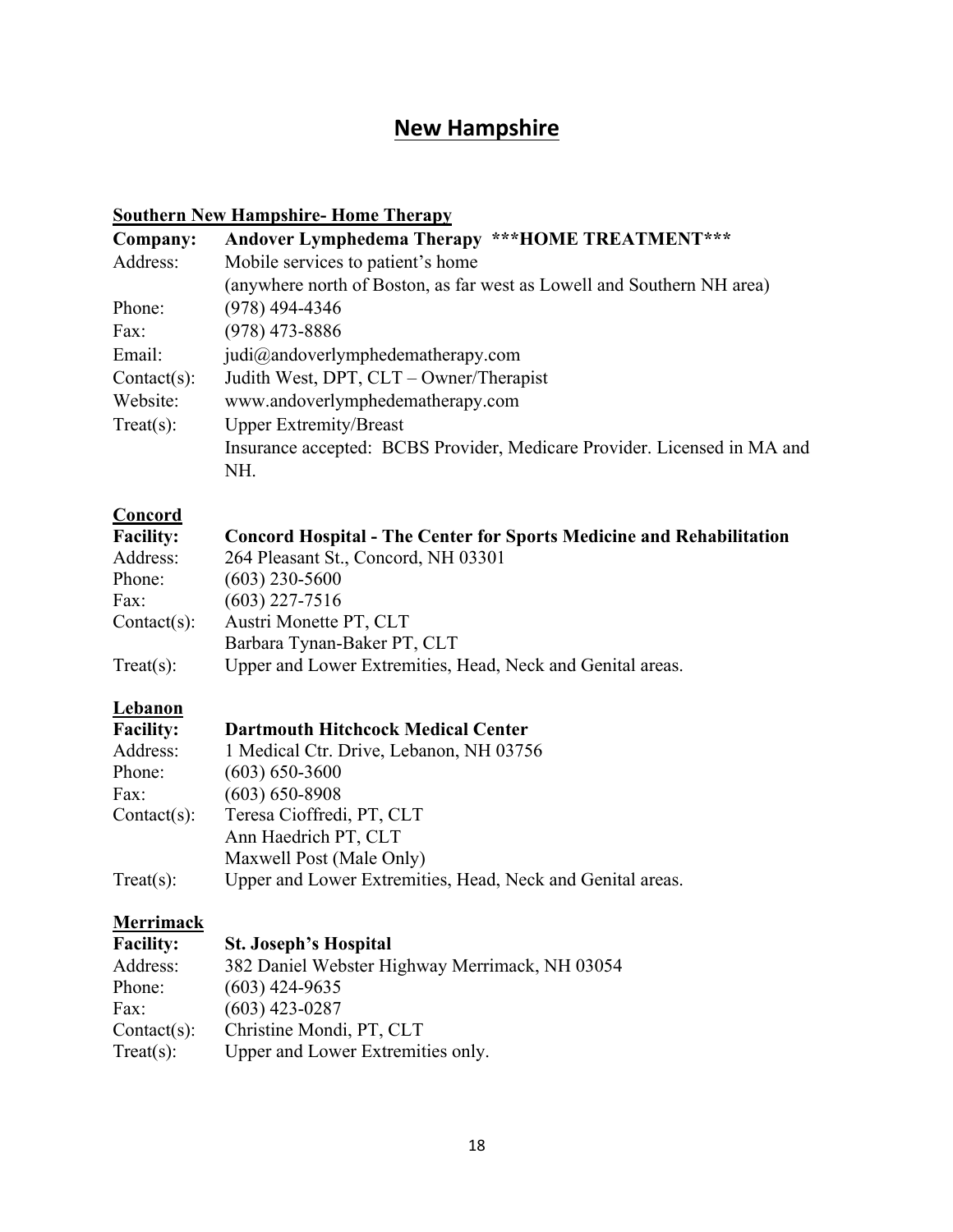## **Milford**

| <b>Facility:</b> | <b>SNH Rehab Center</b>              |
|------------------|--------------------------------------|
| Address:         | 17 Prospect Street, Nashua, NH 03060 |
| Phone:           | $(603)$ 577-3050                     |
| Fax:             | $(603)$ 577-3062                     |
| $Context(s)$ :   | Amanda McCann, PT, CLT               |
| Treat(s):        | Upper and Lower Extremities only.    |

## **Nashua**

#### **SNH Rehab Center**

| т асшиу.       | эгин кенар сепен                             |
|----------------|----------------------------------------------|
| Address        | 460 Amherst St., Nashua, NH 03063            |
| Phone:         | $(603)$ 577-8400                             |
| Fax:           | $(603)$ 577-8405                             |
| $Context(s)$ : | Holly Cyr PT, CLT                            |
|                | Melissa Logan OT, CLT                        |
| Treat(s):      | Upper and Lower Extremities, Head, and Neck. |
|                | Do not treat genital areas.                  |
|                |                                              |

# **Rochester**<br>**Facility:**

#### **Facility: Frisbie Memorial Hospital**

| 95 South Main St., Rochester, NH 03867                     |
|------------------------------------------------------------|
| $(603)$ 330-8952                                           |
| $(603) 602 - 6949$                                         |
| Laurie Martin PT, CLT                                      |
| Melanie Bieniek PT, CLT                                    |
| Cynthia Gallant (PTA)                                      |
| Upper and Lower Extremities, Head, Neck and Genital areas. |
|                                                            |

#### **Windham**

| <b>Facility:</b> | <b>Northeast Rehab Outpatient Clinic</b>                   |
|------------------|------------------------------------------------------------|
| Address:         | 125 Indian Rock Rd, #5, Windham, NH 03087                  |
| Phone:           | $(603)$ 432-9662                                           |
| Fax:             | $(603)$ 432-9654                                           |
| $Context(s)$ :   | Bernie Kosowics OT, CLT                                    |
| Treat(s):        | Upper and Lower Extremities, Head, Neck and Genital areas. |

#### **Wolfboro**

| <b>Facility:</b> | <b>Huggins Hospital, Back Bay Rehabilitation Department</b>                 |
|------------------|-----------------------------------------------------------------------------|
| Address:         | 90 Mill St., Wolfboro, NH 03894                                             |
| Phone:           | $(603)$ 569-7565                                                            |
| Fax:             | $(603)$ 569-3026                                                            |
| $Context(s)$ :   |                                                                             |
| Treat(s):        |                                                                             |
| <b>NOTE:</b>     | Works out of hospital. Rehabilitation Department sends referral fax and the |
|                  | therapist will individually contact patients.                               |
|                  |                                                                             |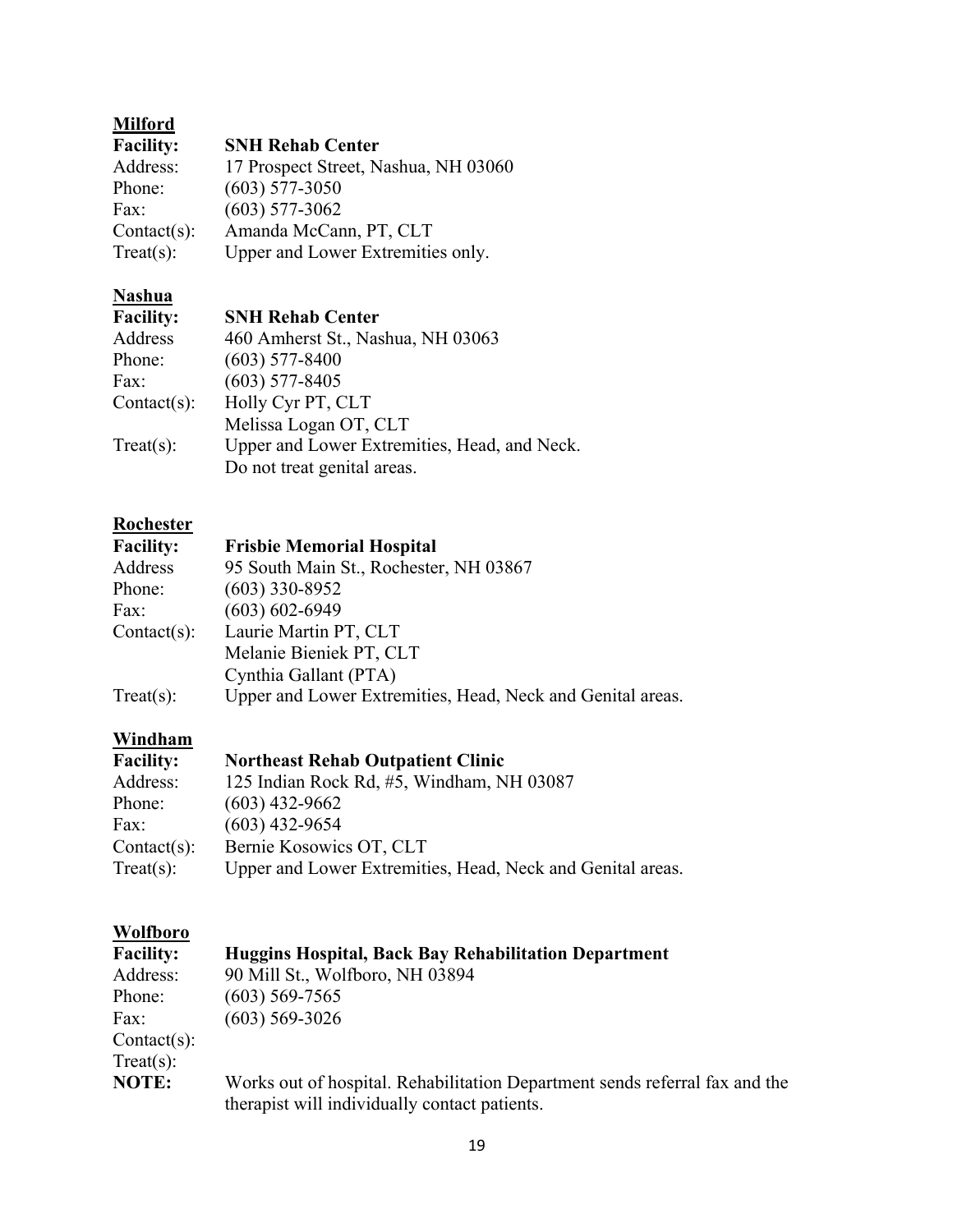## **Vermont**

| <b>Berlin</b>    |                                                            |
|------------------|------------------------------------------------------------|
| <b>Facility:</b> | <b>Central Vermont Hospital, Rehab Dept.</b>               |
| Address:         | 1311 Barre Montpelier Rd., Berlin, VT, 05602               |
| Phone:           | $(802)$ 371-4242                                           |
| Fax:             | $(802)$ 371-5350                                           |
| $Context(s)$ :   | Julie Rossignol OT, CLT                                    |
|                  | Marlaina Montgomery OT, CLT                                |
|                  | Elizabeth Mauntler PT, CLT                                 |
|                  | Sarah Avery PT, CLT                                        |
|                  | Kelly Mitro OT, CLT                                        |
| $Treat(s)$ :     | Upper and Lower Extremities, Head, Neck and genital areas. |
|                  |                                                            |

#### **Bennington**

| <b>Southwestern Vermont Medical Center, Physical and Occupational Therapy</b> |
|-------------------------------------------------------------------------------|
| 100 Hospital Dr., Bennington, VT 05201                                        |
| $(802)$ 447-5140                                                              |
| $(802)$ 447-5429                                                              |
| Katie Santandera, PT, CLT                                                     |
| Sarah Fewrguson PT, CLT                                                       |
| Upper and Lower Extremities, Head and Neck.                                   |
| Do not treat genital areas.                                                   |
|                                                                               |

# **Burlington**

#### **Facility: University of Vermont Medical Center**

| Address:       | 111 Colchester Ave., Burlington, VT 05401 |
|----------------|-------------------------------------------|
| Phone:         | $(802)$ 847-9852                          |
| Fax:           | $(802)$ 847-6943                          |
| $Context(s)$ : | Jean Sturm (PT)                           |
| Treat(s):      | Upper Extremities only.                   |
|                |                                           |

#### **Colchester**

| <b>Facility:</b> | <b>University of Vermont Medical Center</b>                |
|------------------|------------------------------------------------------------|
| Address:         | 790 College Parkway, Coldchester, VT 05446                 |
| Phone:           | $(802)$ 847-1902                                           |
| Fax:             | $(802)$ 847-6943                                           |
| $Context(s)$ :   | Elaine Perry PT, CLT                                       |
|                  | Julie Adams, PT, CLT-LANA                                  |
|                  | Kaitlin Dorka PT, CLT                                      |
|                  | Christine Jopte-Mercure PT, CLT                            |
| Treat(s):        | Upper and Lower Extremities, Head, Neck and genital areas. |